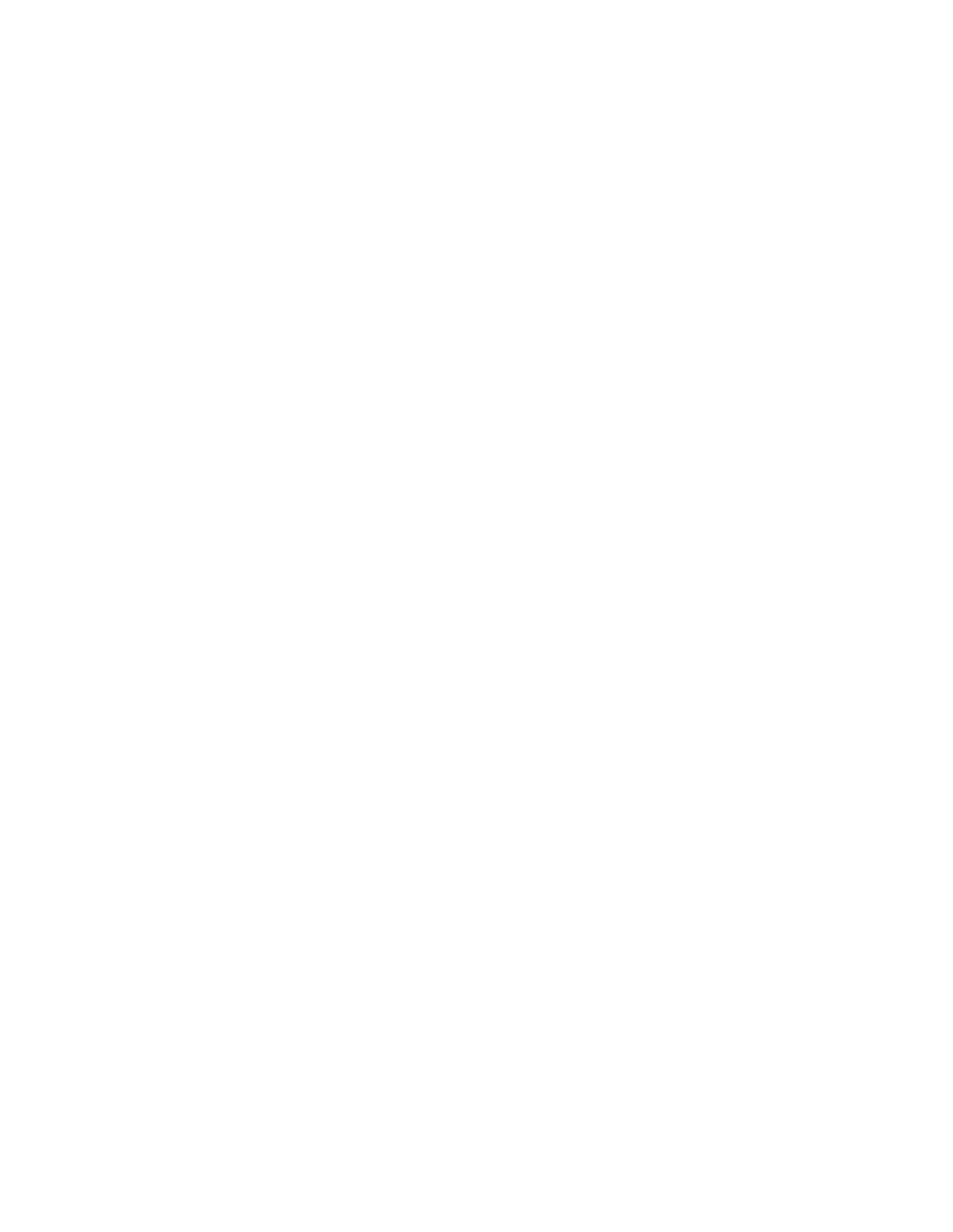# **Assessment of Communication Disorders in Adults**

## **Resources and Protocols**

## *Second Edition*

**M.N. Hegde, PhD Don Freed, PhD**

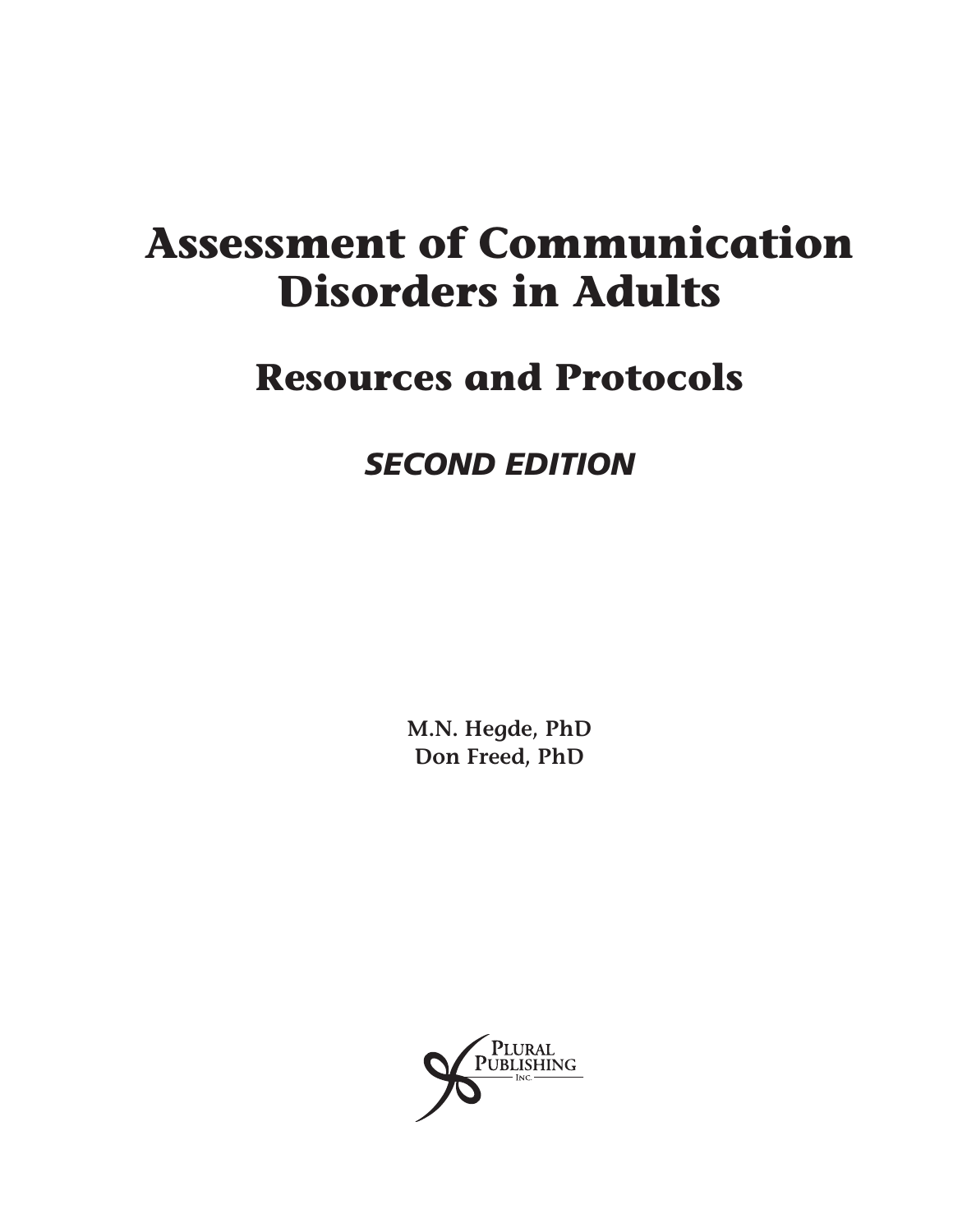

5521 Ruffin Road San Diego, CA 92123

e-mail: info@pluralpublishing.com Website: http://www.pluralpublishing.com

Copyright © 2017 by Plural Publishing, Inc.

Typeset in 11/14 Stone Informal by Flanagan's Publishing Services, Inc. Printed in the United States of America by McNaughton & Gunn, Inc.

All rights, including that of translation, reserved. No part of this publication may be reproduced, stored in a retrieval system, or transmitted in any form or by any means, electronic, mechanical, recording, or otherwise, including photocopying, recording, taping, Web distribution, or information storage and retrieval systems without the prior written consent of the publisher.

For permission to use material from this text, contact us by Telephone: (866) 758-7251 Fax: (888) 758-7255 e-mail: permissions@pluralpublishing.com

*Every attempt has been made to contact the copyright holders for material originally printed in another source. If any have been inadvertently overlooked, the publishers will gladly make the necessary arrangements at the first opportunity.*

Library of Congress Cataloging-in-Publication Data

Names: Hegde, M. N. (Mahabalagiri N.), 1941- author. | Freed, Donald B., author. Title: Assessment of communication disorders in adults : resources and protocols / M.N. Hegde, Don Freed. Description: Second edition. | San Diego, CA : Plural Publishing, [2017] | Includes bibliographical references and index. Identifiers: LCCN 2016033697| ISBN 9781597569835 (alk. paper) | ISBN 1597569836 (alk. paper) Subjects: | MESH: Communication Disorders—diagnosis | Adult Classification: LCC RC423 | NLM WL 340.2 | DDC 616.85/5—dc23 LC record available at https://lccn.loc.gov/2016033697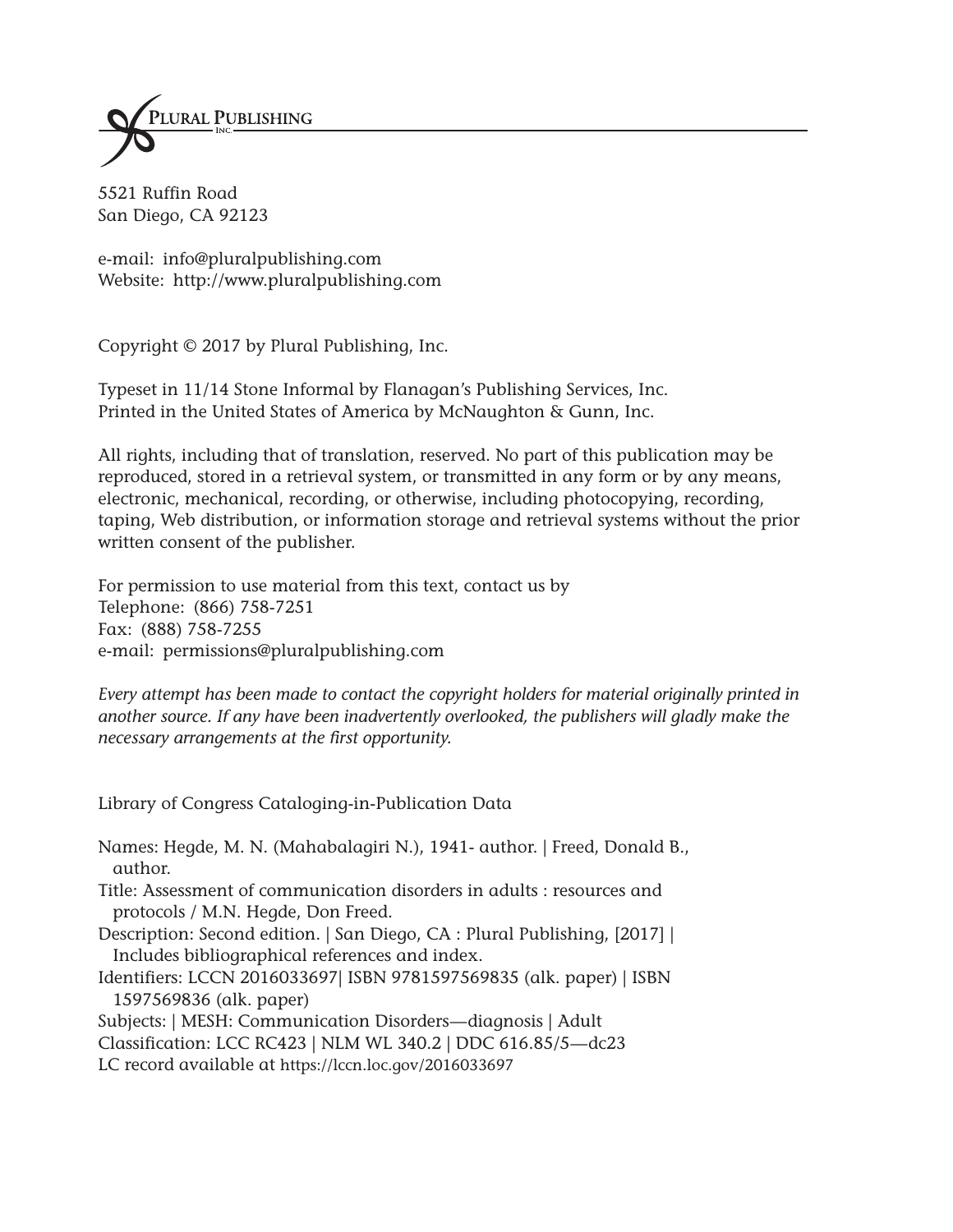## **Contents**

| Preface<br>Creating Client-Specific Assessment Packages with Protocols on the<br><b>Companion Website</b> | xi<br>xiii |
|-----------------------------------------------------------------------------------------------------------|------------|
| <b>PART I. FOUNDATIONS OF ASSESSMENT</b>                                                                  | 1          |
| <b>Chapter 1. Assessment of Adults: An Overview</b>                                                       | 3          |
| <b>Written Case History</b>                                                                               | 5          |
| The Initial Clinical Interview                                                                            | 8          |
| <b>Hearing Screening</b>                                                                                  | 11         |
| Orofacial Examination                                                                                     | 11         |
| Diadochokinetic Tasks                                                                                     | 12         |
| Speech-Language Sample<br><b>Standardized Assessment Instruments</b>                                      | 13<br>13   |
| Assessment of Functional Communication                                                                    | 16         |
| Assessment of Quality of Life                                                                             | 17         |
| Postassessment Counseling                                                                                 | 18         |
| Analysis and Integration of Assessment Results                                                            | 19         |
| <b>Assessment Report</b>                                                                                  | 20         |
| References                                                                                                | 21         |
| <b>Chapter 2. Common Assessment Protocols</b>                                                             | 23         |
| <b>Adult Case History Protocol</b>                                                                        | 25         |
| Instructions for Conducting the Orofacial Examination in Adults:<br>Observations and Implications         | 29         |
| Orofacial Examination and Hearing Screening Protocol                                                      | 34         |
| Diadochokinetic Assessment Protocol for Adults                                                            | 37         |
| <b>Functional Communication Assessment Protocol</b>                                                       | 39         |
| Communication Quality of Life Assessment Protocol                                                         | 42         |
| <b>Adult Assessment Report Outline</b>                                                                    | 45         |
| Reference                                                                                                 | 51         |
| PART II. ASSESSMENT OF MOTOR SPEECH DISORDERS IN ADULTS                                                   | 53         |
| Chapter 3. Assessment of Apraxia of Speech (AOS): Resources                                               | 55         |
| Description of AOS                                                                                        | 56         |
| Epidemiology and Etiology of AOS                                                                          | 57         |
| Overview of Assessment of AOS                                                                             | 58         |
| Screening for AOS                                                                                         | 59         |
| <b>Standardized Tests for AOS</b>                                                                         | 60         |
| Analysis and Integration of Assessment Results<br>Diagnostic Criteria and Differential Diagnosis          | 62<br>63   |
|                                                                                                           |            |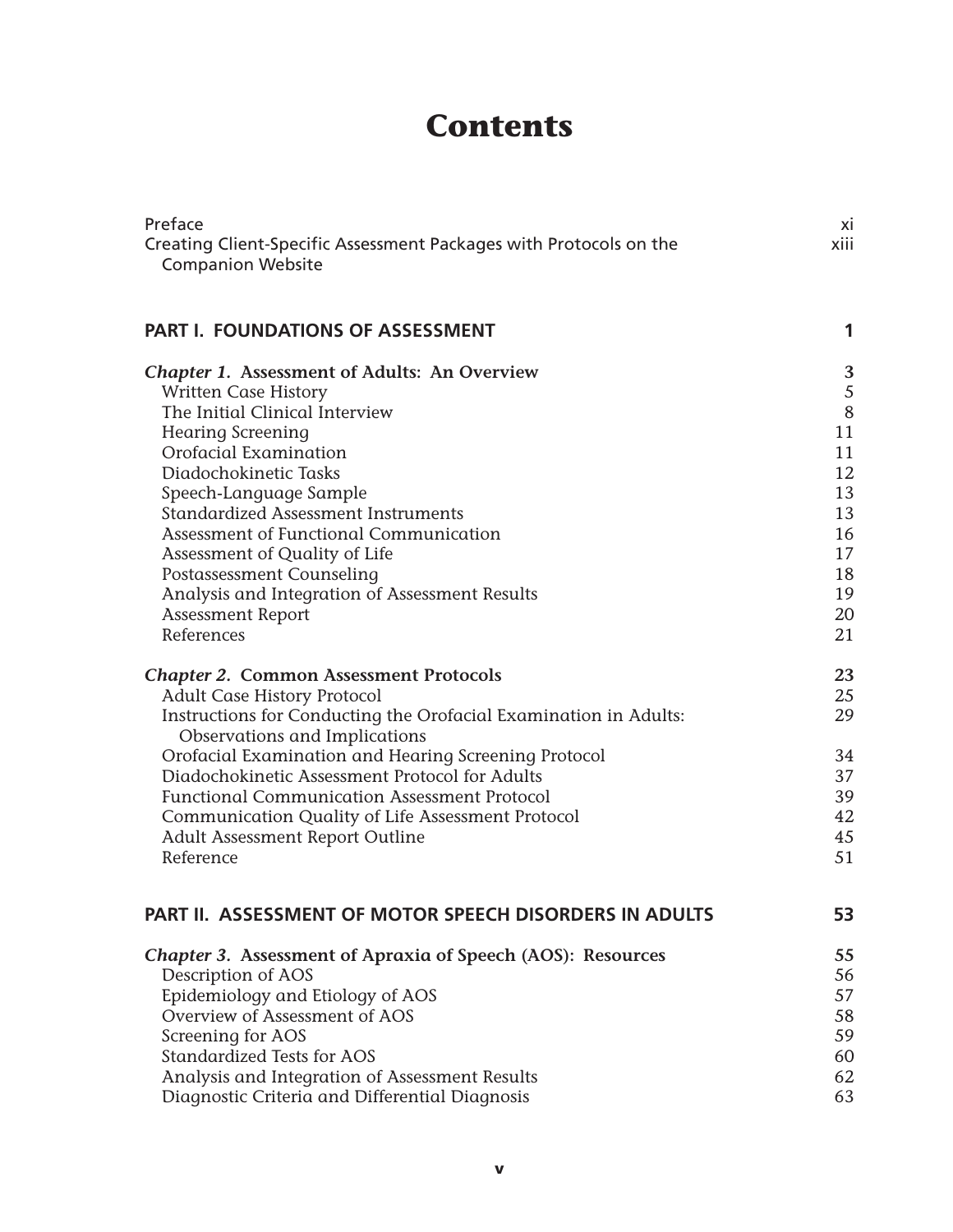| vi         | Assessment of Communication Disorders in Adults                                                          |           |
|------------|----------------------------------------------------------------------------------------------------------|-----------|
|            | <b>Postassessment Counseling</b>                                                                         | 67        |
|            | <b>Chapter Summary</b>                                                                                   | 69        |
|            | <b>Study Questions</b>                                                                                   | 70        |
| References |                                                                                                          | 70        |
|            | <b>Chapter 4. Assessment of Apraxia of Speech (AOS): Protocols</b>                                       | 73        |
|            | Overview of AOS Protocols                                                                                | 74        |
|            | Assessment of AOS: Interview Protocol                                                                    | 75        |
|            | AOS Assessment Protocol 1: Oral Apraxia                                                                  | 77        |
|            | AOS Assessment Protocol 2: Speech Production in AOS                                                      | 78        |
|            | AOS Assessment Protocol 3: Comparing Alternate Motion Rates (AMRs) and<br>Sequential Motion Rates (SMRs) | 81        |
|            | AOS Assessment Protocol 4: Connected Speech                                                              | 83        |
| Reference  |                                                                                                          | 84        |
|            | <b>Chapter 5. Assessment of Dysarthria: Resources</b>                                                    | 85        |
|            | Types of Dysarthria                                                                                      | 86        |
|            | Epidemiology of Dysarthria                                                                               | 92        |
|            | Etiology of Dysarthria                                                                                   | 93        |
|            | Overview of Dysarthric Speech<br>Overview of Assessment of Dysarthria                                    | 99<br>105 |
|            | Standardized Tests for Dysarthria                                                                        | 106       |
|            | Diagnostic Criteria and Differential Diagnosis                                                           | 107       |
|            | Postassessment Counseling                                                                                | 111       |
|            | <b>Chapter Summary</b>                                                                                   | 114       |
|            | <b>Study Questions</b>                                                                                   | 114       |
| References |                                                                                                          | 115       |
|            | Chapter 6. Assessment of Dysarthria: Protocols                                                           | 117       |
|            | Overview of Dysarthria Protocols                                                                         | 118       |
|            | Assessment of Dysarthria: Interview Protocol                                                             | 119       |
|            | Dysarthria Assessment Protocol 1: Orofacial Examination                                                  | 121       |
|            | Dysarthria Assessment Protocol 2: Respiratory and Phonatory Function                                     | 123       |
|            | Dysarthria Assessment Protocol 3: Speech Production (Articulation)                                       | 124       |
|            | Dysarthria Assessment Protocol 4: Production of Prosody                                                  | 126       |
|            | Dysarthria Assessment Protocol 5: Resonance                                                              | 128       |
| References |                                                                                                          | 129       |
|            | PART III. ASSESSMENT OF APHASIA                                                                          | 131       |
|            | <b>Chapter 7. Assessment of Aphasia: Resources</b>                                                       | 133       |
|            | Epidemiology of Aphasia                                                                                  | 134       |
|            | Etiology and Neuropathology of Aphasia                                                                   | 135       |
|            | Characteristics of Aphasia                                                                               | 136       |
|            | Types of Aphasia                                                                                         | 139       |
|            |                                                                                                          |           |

Overview of Assessment 147 Screening for Aphasia 148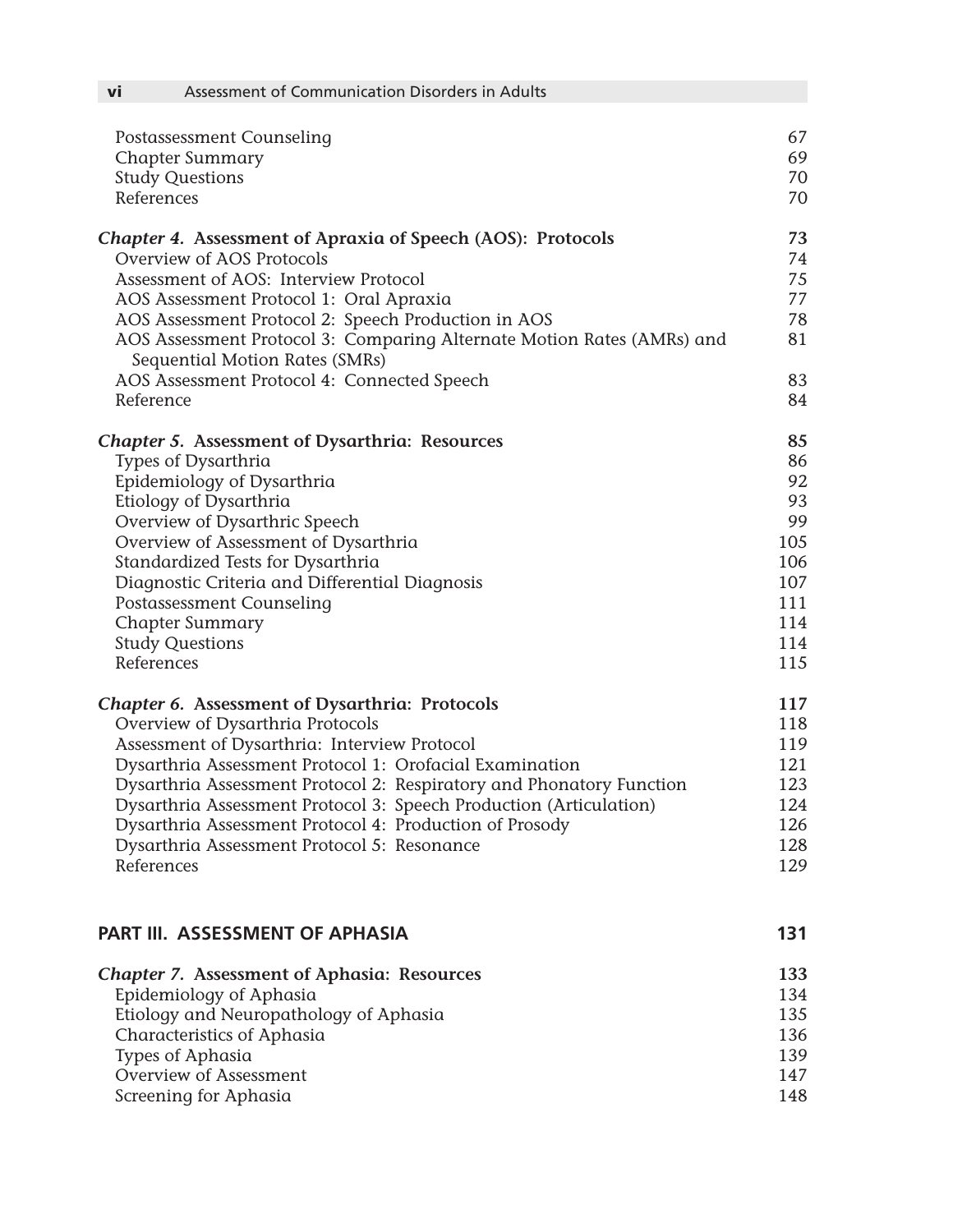|                                                             | Contents | vii |
|-------------------------------------------------------------|----------|-----|
|                                                             |          |     |
| Standardized Tests for Aphasia                              |          | 149 |
| Assessment of Speech Production                             |          | 153 |
| Assessment of Narrative and Conversational Skills           |          | 153 |
| Assessment of Functional Communication                      |          | 155 |
| Quality of Life Assessment                                  |          | 157 |
| Assessment of Bilingual or Multilingual Patients            |          | 159 |
| Analysis and Integration of Assessment Results              |          | 161 |
| Postassessment Counseling                                   |          | 163 |
| <b>Chapter Summary</b>                                      |          | 165 |
| <b>Study Questions</b>                                      |          | 166 |
| References                                                  |          | 166 |
| <b>Chapter 8. Assessment of Aphasia: Protocols</b>          |          | 169 |
| Overview of Aphasia Protocols                               |          | 170 |
| Aphasia Interview Protocol                                  |          | 171 |
| Auditory Comprehension Assessment Protocol                  |          | 176 |
| Connected Speech and Grammatical Skills Assessment Protocol |          | 179 |
| Repetition and Echolalia Assessment Protocol                |          | 181 |
| Naming and Word-Finding Assessment Protocol                 |          | 183 |
| <b>Fluency Assessment Protocol</b>                          |          | 185 |
| Reading, Writing, and Calculation Assessment Protocol       |          | 186 |
| Aphasia Summative Diagnostic Protocol                       |          | 195 |
| Reference                                                   |          | 197 |
|                                                             |          |     |

#### **Part IV. Assessment of Right-Hemisphere Syndrome 199**

| <b>Chapter 9.</b> Assessment of Right-Hemisphere Syndrome (RHS): Resources  | 201 |
|-----------------------------------------------------------------------------|-----|
| Functions of the Left and Right Hemispheres                                 | 202 |
| Epidemiology of RHS                                                         | 206 |
| Causes and Neuropathology of RHS                                            | 207 |
| Neurological Consequences of RHS                                            | 209 |
| Overview of Assessment                                                      | 216 |
| Screening for RHS                                                           | 217 |
| <b>Standardized Tests for RHS</b>                                           | 217 |
| Analysis and Integration of Assessment Results                              | 219 |
| RHS Assessment Tasks in Chapter 10                                          | 220 |
| Postassessment Counseling                                                   | 222 |
| <b>Chapter Summary</b>                                                      | 225 |
| <b>Study Questions</b>                                                      | 225 |
| References                                                                  | 226 |
| <b>Chapter 10.</b> Assessment of Right-Hemisphere Syndrome (RHS): Protocols | 229 |
| Overview of RHS Protocols                                                   | 230 |
| Assessment of RHS: Interview Protocol                                       | 231 |
| RHS Assessment Protocol 1: Visual Neglect and Visuospatial Skills           | 233 |
| RHS Assessment Protocol 2: Communication Skills                             | 241 |
| RHS Assessment Protocol 3: Abstract Language                                | 247 |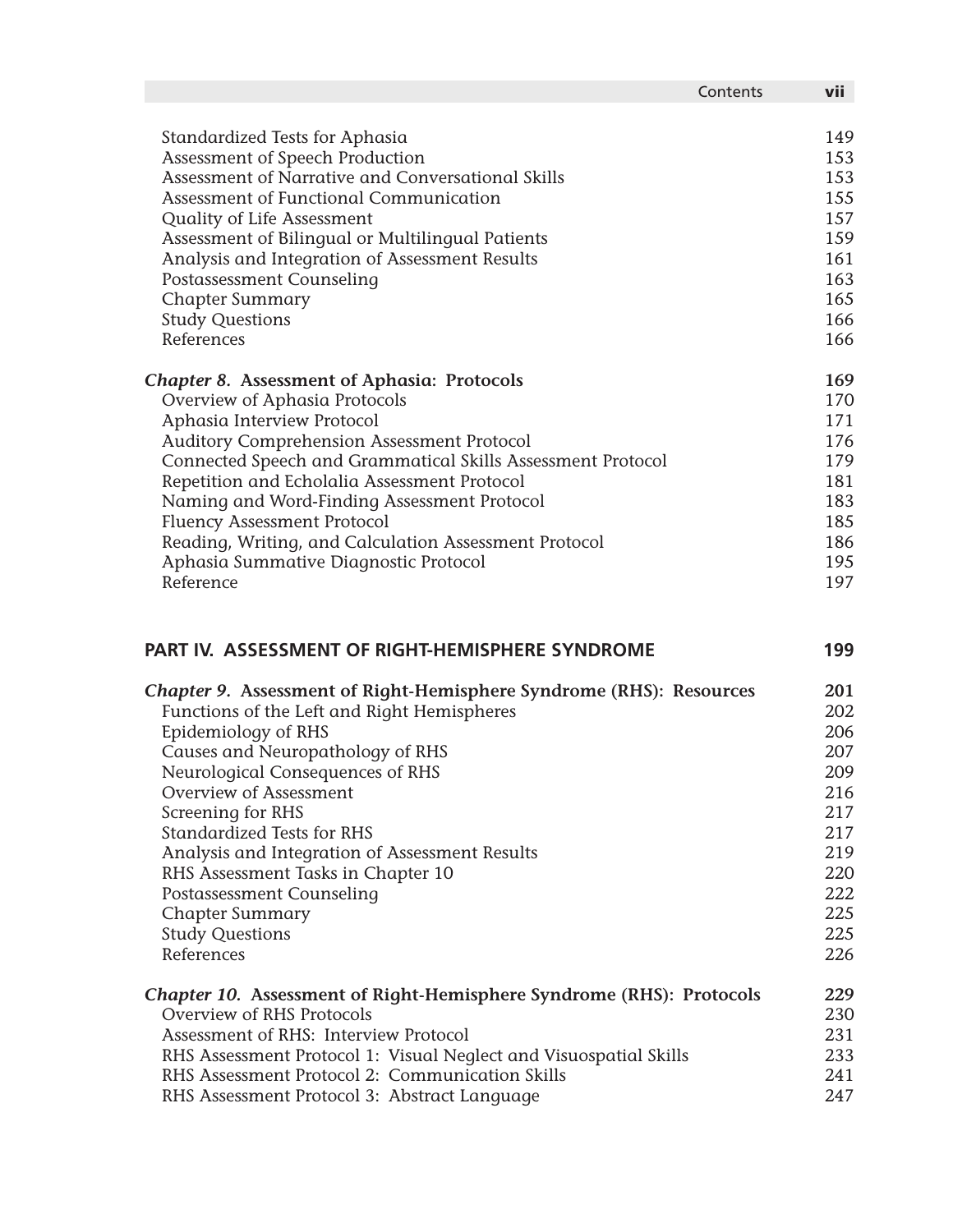#### **Part V. Assessment of Major and Minor Neurocognitive 251 Disorder (Dementia)**

| <b>Chapter 11. Assessment of Major and Minor Neurocognitive Disorder</b> | 253 |
|--------------------------------------------------------------------------|-----|
| (Dementia): Resources                                                    |     |
| Overview of Major and Minor Neurocognitive Disorder (Dementia)           | 254 |
| Epidemiology of Dementia                                                 | 255 |
| General Etiology and Pathology of Neurodegenerative Diseases             | 257 |
| Treatment of Irreversible and Reversible Dementia                        | 257 |
| Dementia of the Alzheimer Type                                           | 258 |
| Other Forms of Dementia                                                  | 261 |
| Overview of Dementia Assessment                                          | 265 |
| Screening and Diagnostic Tests for Dementia                              | 267 |
| Assessment of Dementia in Ethnoculturally Diverse Adults                 | 272 |
| Diagnostic Criteria and Differential Diagnosis                           | 274 |
| Postassessment Counseling                                                | 277 |
| <b>Chapter Summary</b>                                                   | 278 |
| <b>Study Questions</b>                                                   | 278 |
| References                                                               | 279 |
| <b>Chapter 12. Assessment of Major and Minor Neurocognitive Disorder</b> | 283 |
| (Dementia): Protocols                                                    |     |
| Overview of Major and Minor Neurocognitive Disorder (Dementia) Protocols | 284 |
| Assessment of Dementia: Interview Protocol                               | 285 |
| Dementia Screening Protocol 1: Saint Louis University Mental Status      | 287 |
| (SLUMS) Examination                                                      |     |
| Dementia Screening Protocol 2: Short Form of the Informant Questionnaire | 289 |
| on Cognitive Decline in the Elderly (Short IQCODE)                       |     |
| Dementia Assessment Protocol 1: Mental Status and Intellectual           | 292 |
| Functioning                                                              |     |
| Dementia Assessment Protocol 2: Communication Abilities                  | 294 |
| Dementia Assessment Protocol 3: General Behavioral Evaluation            | 298 |
| References                                                               | 300 |
|                                                                          |     |

| <b>Chapter 13. Assessment of Traumatic Brain Injury (TBI): Resources</b> | 303 |
|--------------------------------------------------------------------------|-----|
| Epidemiology of TBI                                                      | 304 |
| Etiology of TBI                                                          | 306 |
| <b>Classification of Brain Injuries</b>                                  | 307 |
| Penetrating Brain Injuries                                               | 307 |
| Nonpenetrating Brain Injuries                                            | 308 |
| Primary and Secondary Effects of TBI                                     | 310 |
| Neurophysiological and Behavioral Effects of TBI                         | 311 |
| Recovery from TBI                                                        | 312 |
| Communicative Disorders Associated with TBI                              | 313 |
| Overview of TBI Assessment                                               | 317 |

**Part VI. Assessment of Traumatic Brain Injury 301**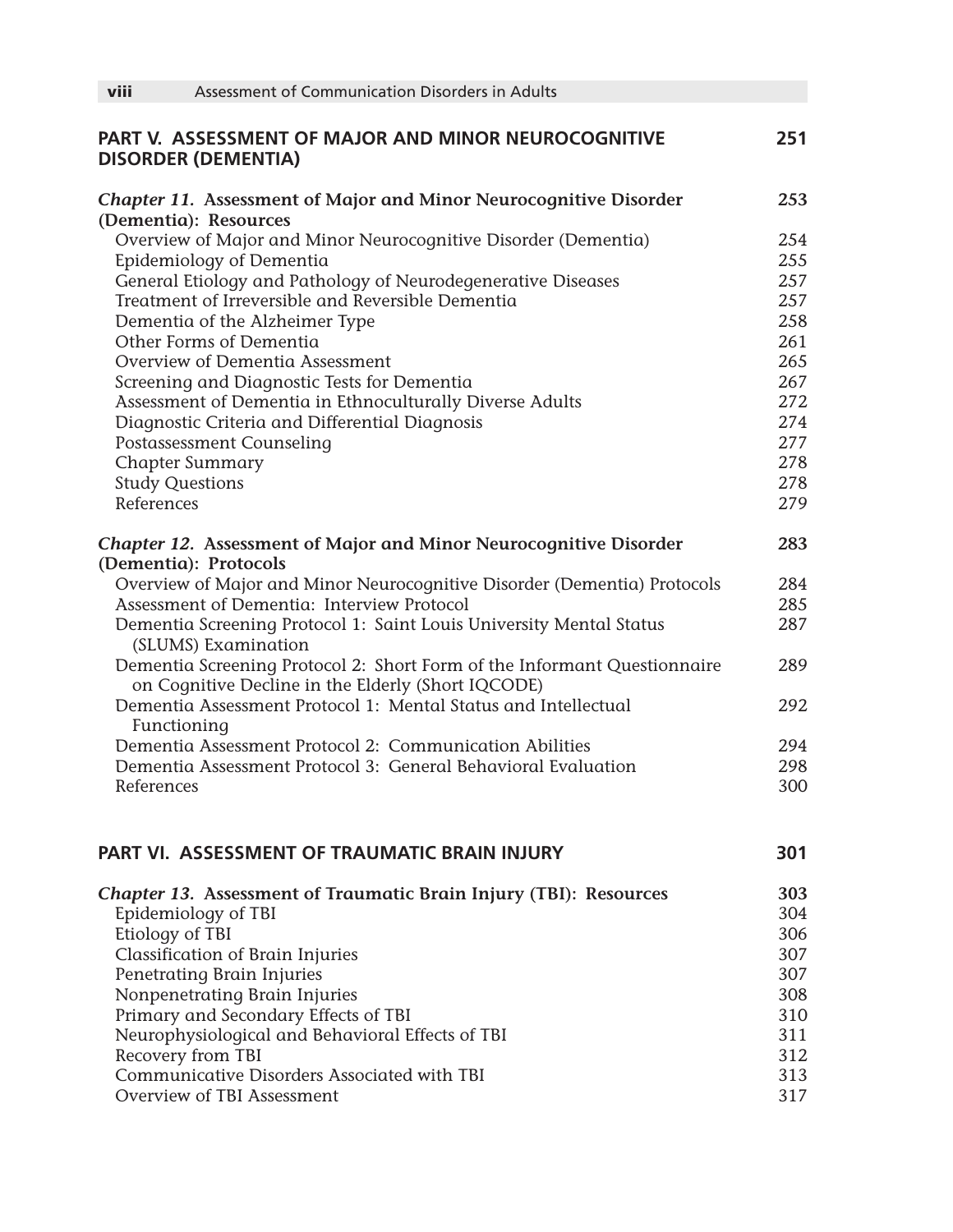| Contents |  |
|----------|--|

| Screening for TBI                                                 | 320 |
|-------------------------------------------------------------------|-----|
| Diagnostic Assessment                                             | 320 |
| Assessment of Consciousness and Responsiveness                    | 320 |
| Global and Functional Assessment                                  | 321 |
| Assessment of Memory, Reasoning, and Planning Skills              | 322 |
| Assessment of Communicative Deficits Associated with TBI          | 324 |
| Postassessment Counseling                                         | 326 |
| <b>Chapter Summary</b>                                            | 329 |
| <b>Study Questions</b>                                            | 330 |
| References                                                        | 331 |
| Chapter 14. Assessment of Traumatic Brain Injury (TBI): Protocols | 335 |
| Overview of TBI Protocols                                         | 336 |
| Assessment of TBI: Interview Protocol                             | 337 |
| TBI Assessment Protocol 1: Orientation and Memory                 | 339 |
| TBI Assessment Protocol 2: Perception Skills                      | 341 |
| TBI Assessment Protocol 3: Reasoning Skills                       | 346 |
| TBI Assessment Protocol 4: Verbally Based Planning Skills         | 351 |
| TBI Assessment Protocol 5: Communication Skills                   | 353 |
| <b>PART VII. ASSESSMENT OF FLUENCY DISORDERS</b>                  | 359 |
| <b>Chapter 15. Assessment of Fluency Disorders: Resources</b>     | 361 |
| An Overview of Fluency and Its Disorders in Adults                | 362 |
| Epidemiology of Stuttering in Adults                              | 362 |
| Definition and Measurement of Stuttering                          | 365 |
| Additional Features of Stuttering                                 | 370 |
| Diagnostic Criteria for Stuttering                                | 374 |
| Assessment of Stuttering                                          | 375 |
| Neurogenic Stuttering                                             | 381 |
| Cluttering                                                        | 382 |
| Assessment of Quality of Life and Functional Communication        | 385 |
| Postassessment Counseling                                         | 386 |
| <b>Chapter Summary</b>                                            | 390 |
| <b>Study Questions</b>                                            | 391 |
| References                                                        | 392 |
| <b>Chapter 16. Assessment of Fluency Disorders: Protocols</b>     | 395 |
| Overview of Fluency Assessment Protocols                          | 396 |
| Assessment of Fluency Disorders: Interview Protocol               | 397 |
| <b>Dysfluency Measurement Protocol</b>                            | 403 |
| <b>Stuttering Variability Assessment Protocol</b>                 | 404 |
| <b>Associated Motor Behaviors Assessment Protocol</b>             | 406 |
| Avoidance Behaviors Assessment Protocol                           | 407 |
| Neurogenic Stuttering Assessment Protocol                         | 410 |
| <b>Cluttering Assessment Protocol</b>                             | 411 |
| Fluency Quality of Life Assessment Protocol                       | 412 |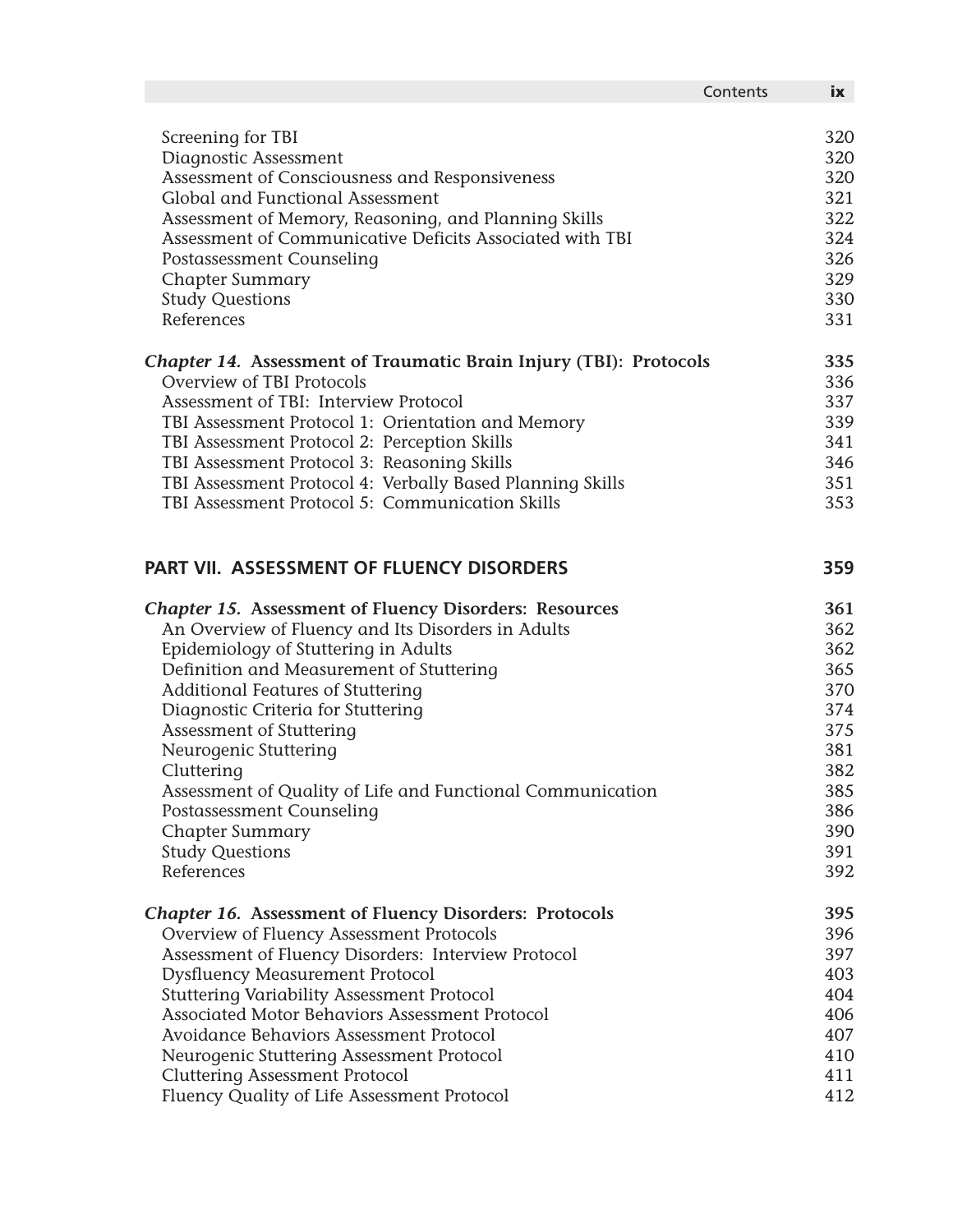| Assessment of Communication Disorders in Adults<br>$\mathbf{x}$ |     |
|-----------------------------------------------------------------|-----|
| <b>PART VIII. ASSESSMENT OF VOICE</b>                           | 415 |
| <b>Chapter 17. Assessment of Voice: Resources</b>               | 417 |
| Epidemiology and Ethnocultural Variables                        | 418 |
| Voice Disorders in Adults                                       | 420 |
| Mutism and Aphonias                                             | 421 |
| Dysphonias                                                      | 423 |
| Spasmodic Dysphonia                                             | 428 |
| Transgender and Transsexual Voice                               | 431 |
| <b>Causes of Voice Disorders</b>                                | 432 |
| Overview of the Assessment Process                              | 437 |
| Clinical Assessment of Voice                                    | 438 |
| <b>Instrumental Assessment of Voice</b>                         | 444 |
| Quality of Life Assessment                                      | 447 |
| Assessment of Voice in Ethnoculturally Diverse Adults           | 448 |
| <b>Postassessment Counseling</b>                                | 449 |
| <b>Chapter Summary</b>                                          | 451 |
| <b>Study Questions</b>                                          | 452 |
| References                                                      | 452 |
| <b>Chapter 18. Assessment of Voice: Protocols</b>               | 455 |
| Overview of Voice Protocols                                     | 456 |
| Assessment of Voice: Interview Protocol                         | 457 |
| <b>Adult Voice Evaluation Protocol</b>                          | 460 |
| Resonance Assessment Protocol                                   | 462 |
| Vocal Abuse and Misuse Assessment Protocol                      | 466 |
| Voice Handicap Assessment Protocol                              | 468 |
| Voice Quality of Life Assessment Protocol                       | 470 |
| References                                                      | 472 |

Index 473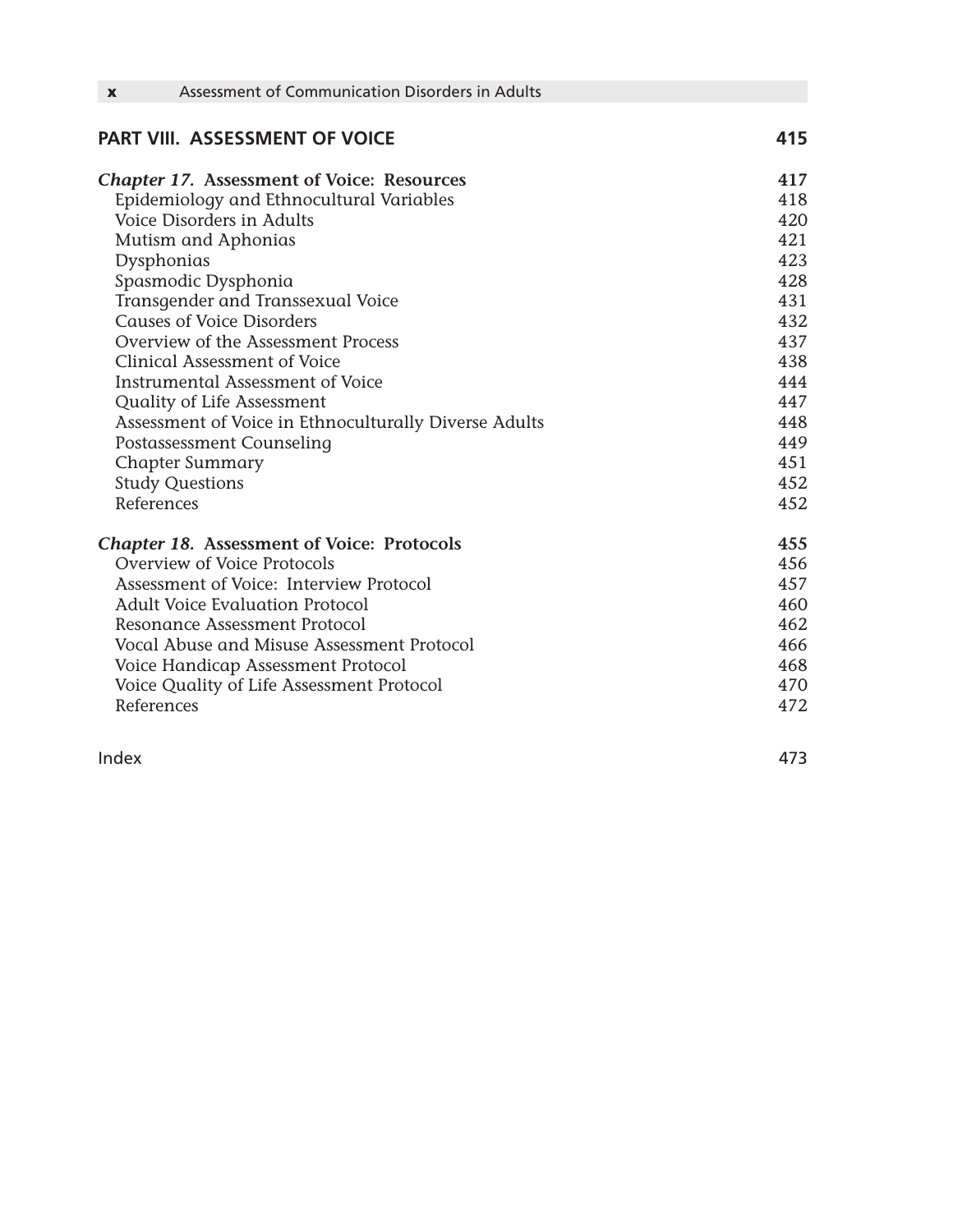### **Preface**

The second edition of this book, *Assessment of Communication Disorders in Adults*, is a companion volume to the third edition of the *Assessment of Communication Disorders in Children* (Hegde & Pomaville, 2017). Together, these two texts provide a comprehensive set of resources and protocols for assessing both adults and children with communication disorders. The two books share the same clinical philosophy: Clinicians need both scholarly information on disorders of communication and practical protocols for assessing them. Clinicians do not often find both background research information and ready-touse assessment protocols in the same source. Our aim in writing these two books is to address this limitation and provide the clinicians both a knowledge base of disorders and a set of practical protocols that they can readily individualize and use in assessing clients of all ages who exhibit communication disorders.

This book is devoted to assessment of communication disorders in adults. Clinicians generally tend to specialize in assessing and treating either children or adults with communication disorders. It was thought, therefore, that two comprehensive books, each addressing communication disorders either in children or in adults, would be preferable to most clinicians. Furthermore, a single book on assessing all disorders of communication in all age groups would not be practical or manageable, unless it is designed to offer only somewhat superficial background information and brief descriptions of assessment procedures. To make both the background information and practical procedures adequate for assessment, we have designed separate books for children and adults.

This book and its companion volume, *Assessment of Communication Disorders in Children* (Hegde & Pomaville, 2017, share a common organizational structure. In both the books, two chapters are devoted to each disorder—one for background information and the other for assessment protocols. The first chapter on each disorder gives the definitions and descriptions of a disorder and offers a review of the basic and clinical research on that disorder. The second chapter provides practical assessment protocols that are ready to be individualized and used in assessment sessions.

The current volume is organized into eight parts. Part I, *Foundations of Assessment,* has two chapters that address common assessment procedures. Chapter 1 gives an overview of the basic assessment procedures essential for evaluating and diagnosing all disorders of communication in adults. It describes such essential procedures as the written case history, the initial clinical interview, hearing screening, orofacial examination, diadochokinetic evaluation, speech and language samples, standardized tests, postassessment counseling, and assessment reports. The second chapter provides a set of common protocols used in assessing all disorders. The chapter includes a case history protocol, protocol and instructions for conducting an orofacial examination, diadochokinetic assessment, hearing screening, and an outline for assessment reports.

The rest of the book, divided into seven parts, is devoted to assessing specific disorders of communication. Description of motor speech disorders (apraxia of speech and dysarthria) and their assessment protocols are offered in Part II. Aphasia and its assessment protocols may be found in Part III. Subsequent parts describe the right-hemisphere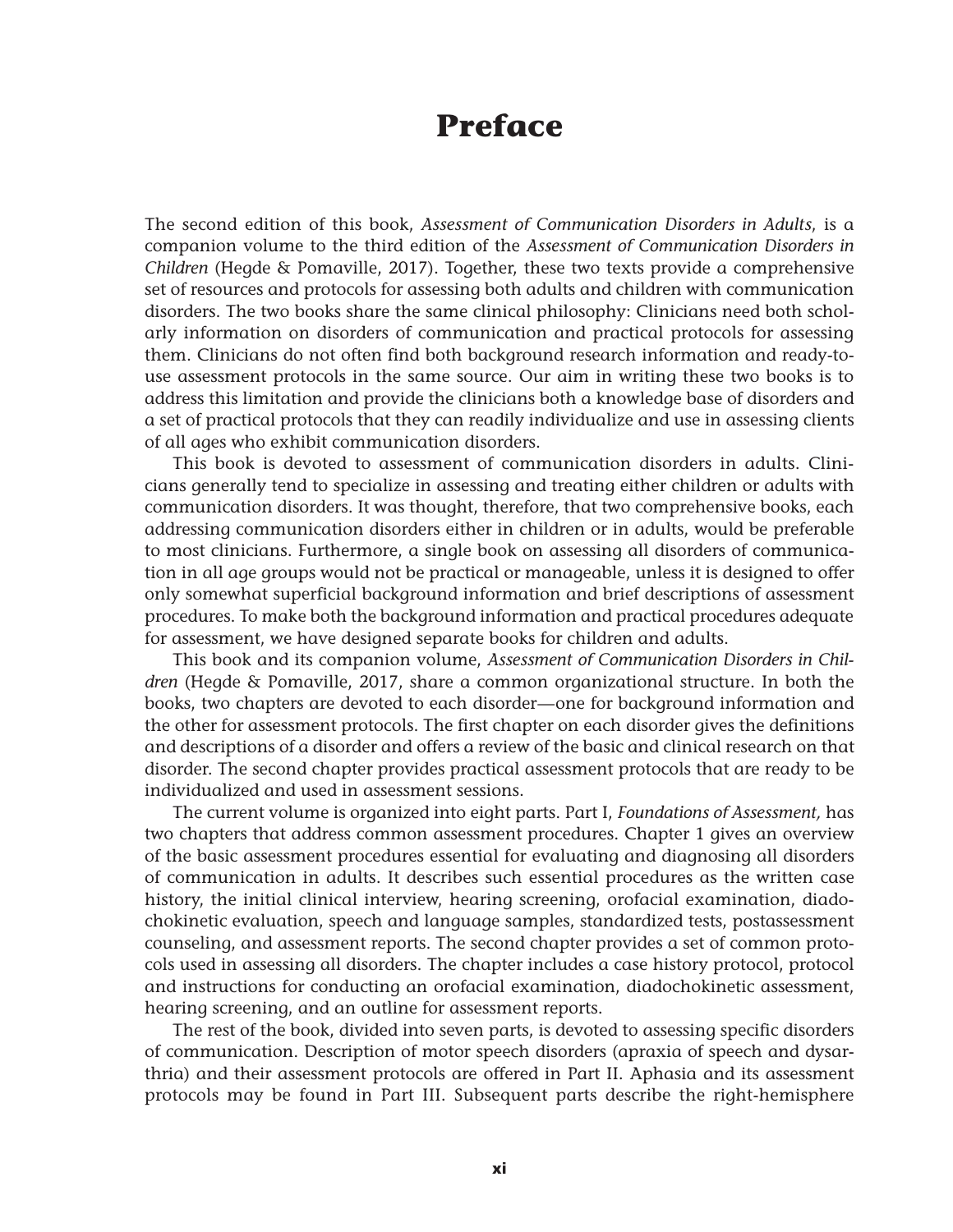syndrome (Part IV), dementia (Part V), traumatic brain injury (VI), fluency disorders (Part VII), and voice disorders (Part VIII).

Within each part, a specific disorder is described in an initial *resources* chapter. Each descriptive chapter includes a review of the epidemiology, causation and classification, associated clinical conditions, assessment issues and procedures, differential diagnostic information, and analysis and integration of assessment results relative to a specific disorder. Each resource chapter concludes with a section on postassessment counseling in which the clinician discusses the assessment results with the clients, their caregivers, or both. The section also includes questions clients and their family members typically ask. The answers are written in a dialogue format that the student and the beginning clinician can model after.

The second chapter that follows in each section provides disorder-specific assessment protocols. The protocols written for each disorder offer more than the typical resources clinicians can find in the literature. These protocols are *practical, detailed, and precisely written procedures* that clinicians can follow in making a complete and valid assessment. An additional feature useful to clinicians is that the protocols may be individualized on the companion website and printed out for clinical use. In addition, the common and the standard assessment protocols given in Chapter 2 may be combined with specialized protocols given in the respective chapters on motor speech disorders, aphasia, righthemisphere syndrome, traumatic brain injury, dementia, fluency disorders, and voice disorders. Please see the next section on how to create client-specific and personalized assessment packages.

For this second edition, we have reviewed available new assessment information or assessment techniques related to all communication disorders covered in this book. For instance, in the chapter on traumatic brain injury, classification of brain injury has been streamlined and information on blast injury has been included. The chapter on voice includes a new section on transgender and transsexual voice. All protocols in the book have been revised as found appropriate.

We would also like to thank Valerie Johns for her excellent editorial support, and Kalie Koscielak for the fine production of this book. As always, Plural Publishing's President Angie Singh's behind-the-scene support is greatly appreciated.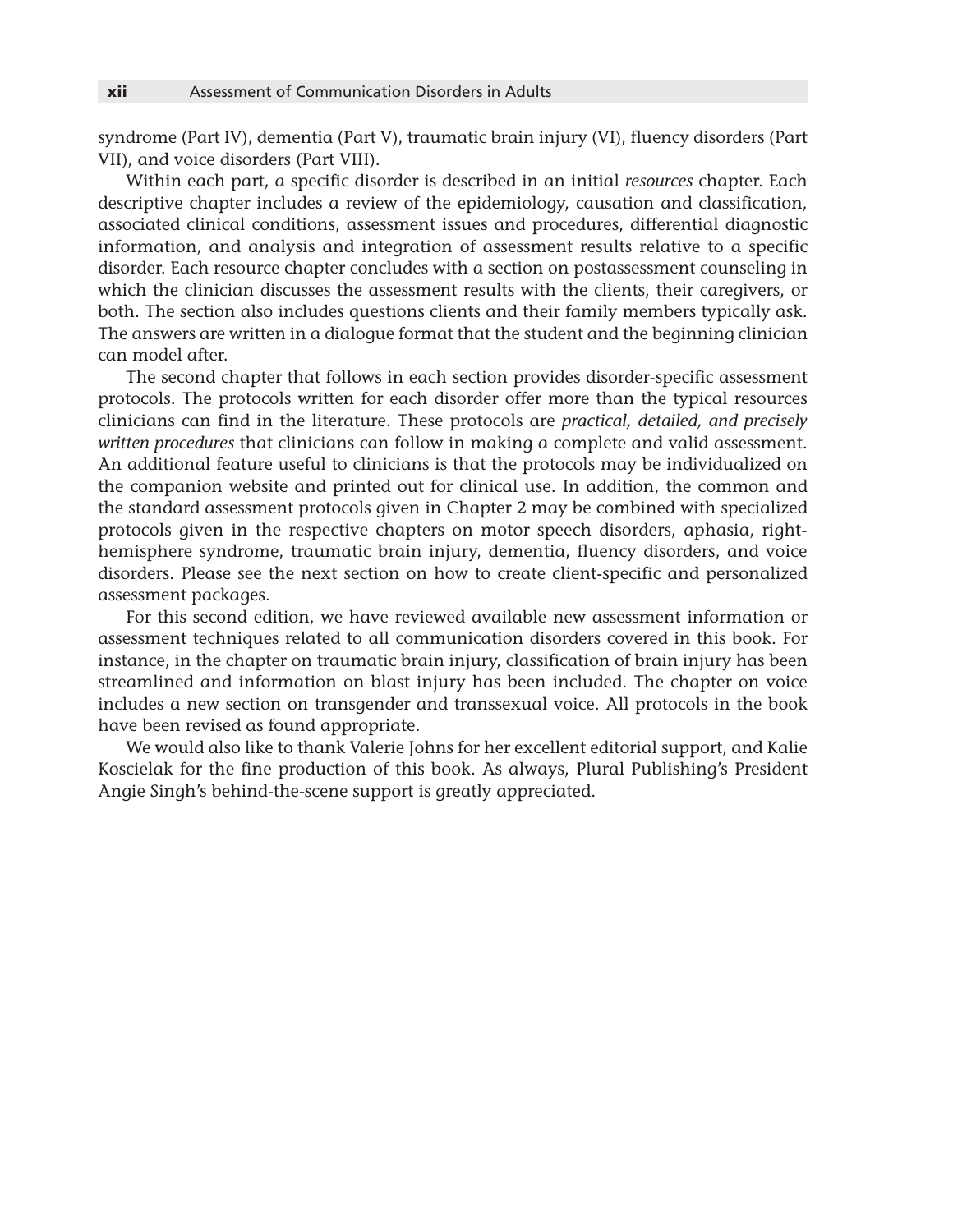## **Creating Client-Specific Assessment Packages with Protocols on the Companion Website**

A unique feature of this book is a combination of scholarly resources and ready-to-use assessment protocols. The protocols are modular pieces that can be combined to create comprehensive and client-specific procedural packages for assessing all adult clients with any disorder of communication.

#### *What are Assessment Protocols?*

Assessment protocols are detailed forms that include the methods of assessing clients with communication disorders. Each form describes a specific diagnostic task (e.g., clinical interview, orofacial examination, assessment of naming difficulties, measurement of dysfluencies, or assessment of vocally abusive behaviors). A protocol is not just a description of the task to be completed; it is a set of procedures the clinician can follow to complete the diagnostic task. The advantages of the protocols include the following:

- • *Protocols save clinicians their assessment preparation time.* With minor modifications, the clinician can use them in collecting assessment data. It provides items or skills to be assessed as well as a structure to record the observations.
- • *Protocols are similar to criterion-referenced measures.* Although not standardized, protocols provide typically adopted methods of assessing communication and related skills. In some ways, they are better than standardized test measures because the procedures are skill-specific and can be appropriately modified to suit individual clients. Such modifications are unacceptable in the administration of standardized tests.
- • *Results of protocols logically lead to treatment targets.* Compared to the scores on a standardized test, the results of each protocol suggest more valid treatment targets for the assessed client. Instead of deriving a score for each skill, the protocols show all the items assessed; the clinician can readily identify the items the client fails or performs relatively poorly on. Unlike on a standardized test, most skills are assessed with multiple items on a protocol. In most cases, the clinician can estimate the performance level or even a percent correct response rate and select treatment targets based on this estimate. For example, if a client with aphasia fails 80% of the naming items presented, then the clinician may conclude that naming is a valid treatment target for that client. The clinician would be free to use other acceptable levels of performance (e.g., 70% or 90% accuracy). Therefore, the emphasis in protocols is the existing skill level, not a score to be compared with norms. Treatment targets are readily generated from the existing skills levels in given clients.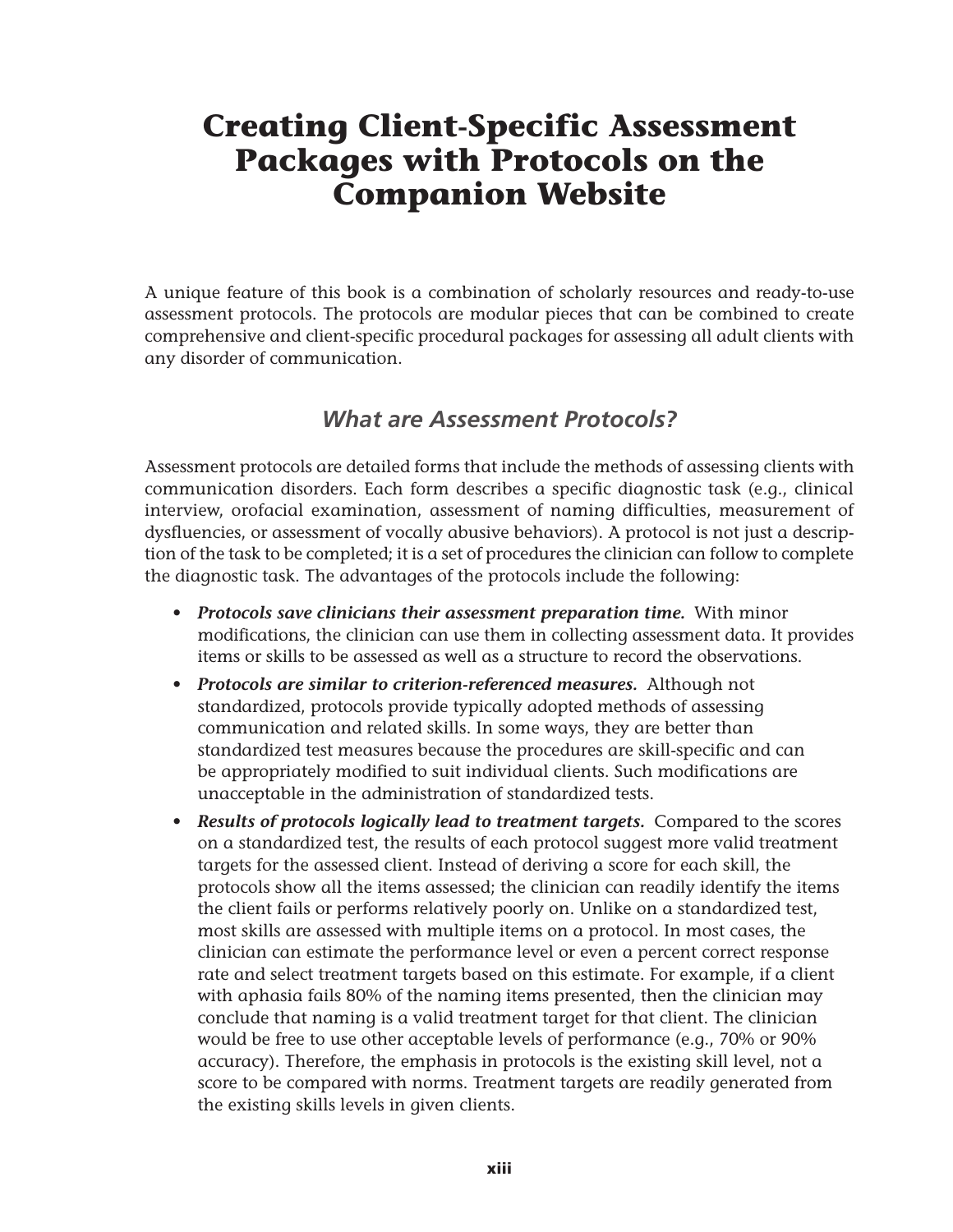These assessment protocols are neither prescriptive nor rigid. They are flexible forms that may be modified, as described in the next section.

#### *Creating Client-Specific Assessment Packages*

Clinicians know that each client needs a slightly different package of assessment procedures. Even the common assessment procedures (e.g., the case history and the orofacial examination) need to be modified to suit individual clients. Therefore, these protocols were designed such that they can both be modified and then combined to create comprehensive, as well as client-specific, assessment packages. The clinician may put together such packages by:

- • *Modifying all protocols provided on the companion website.* Because they are formatted in the simple MS Word format, the clinician can modify all common and disorder-specific protocols given on the website. After entering the name and other personal information on each protocol, the clinician can change, add, or delete questions or items on any protocol. Because assessment is an individualized and dynamic process, we do not expect the clinician to photocopy the protocols given in the book. We expect that they would use the protocols on the companion website to modify them so that they are relevant to their individual clients.
- Selecting the protocols that are essential for assessing a particular client. In addition to all common protocols, the clinician can select any of the other protocols. For example, in assessing a client with Broca's aphasia, the clinician may select all the (modified) common protocols, aphasia protocols, and perhaps specific motor speech disorder protocols to put together a comprehensive package for that client. In assessing a client with cluttering, protocols for cluttering as well as stuttering may be selected and combined with the common protocols. In essence, needed protocols may be efficiently assembled for clients with multiple disorders of communication.
- • *Printing the modified and combined package of protocols.* All protocols are printable from the companion website. The clinician can print the selected and modified set of protocols to take to the assessment session as a complete package of assessment materials.
- Making further modifications during assessment. Because the protocols are assessment of skill levels, the clinician can further modify assessment items during the session. For example, in assessing a client with aphasia, the clinician may substitute names of the client's family members on the naming assessment protocol. Such additional modifications in the assessment session may be essential in evaluating clients with varied ethnocultural backgrounds.

We would like to see clinicians freely individualize these protocols for their use in assessing their adult clients. We believe that these practical and time-saving protocols help select the most appropriate means of assessing adults with communication disorders. Furthermore, the clinician can efficiently write an assessment report using the outline given on the companion website.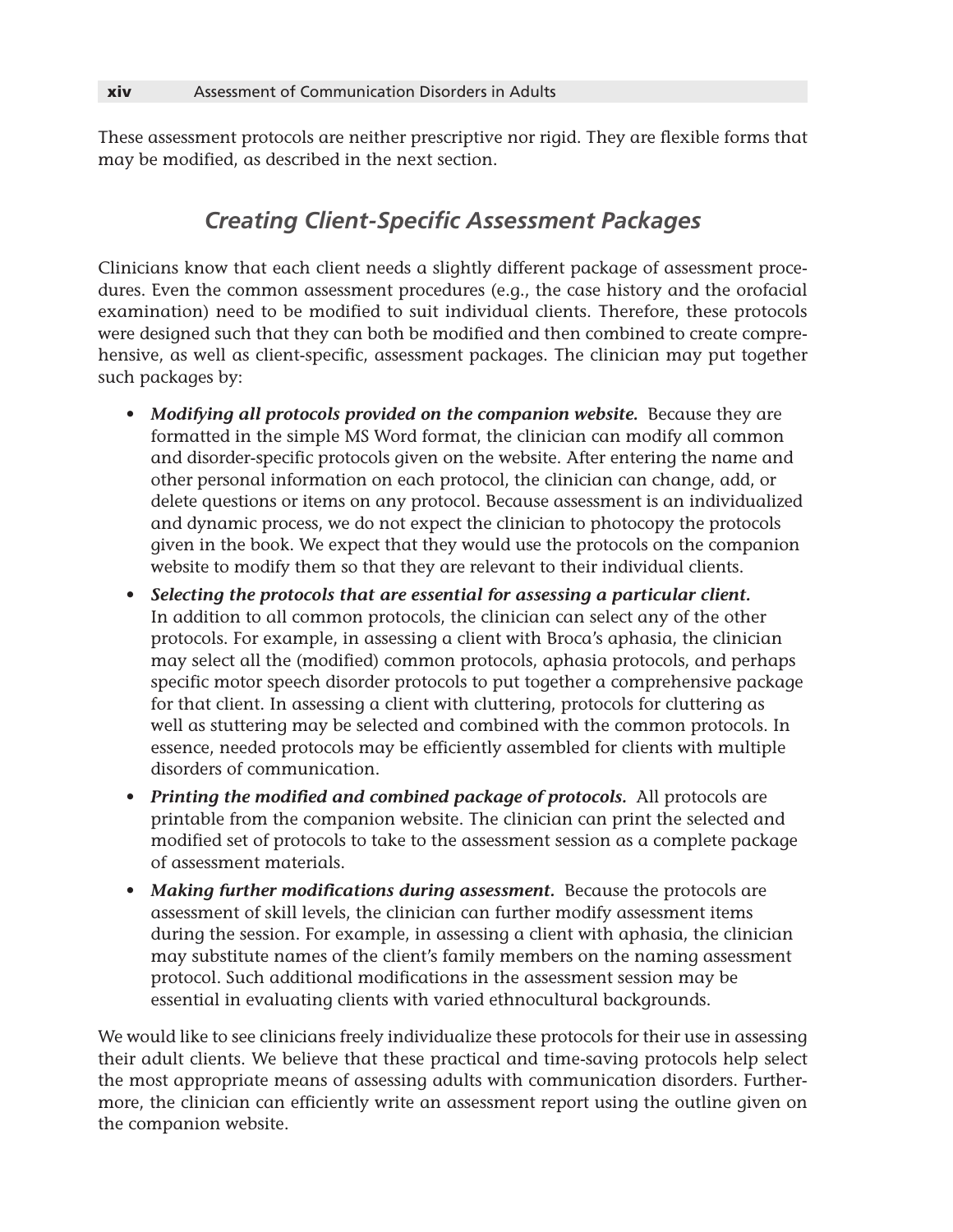# **Part**

**I**

# **Foundations of Assessment**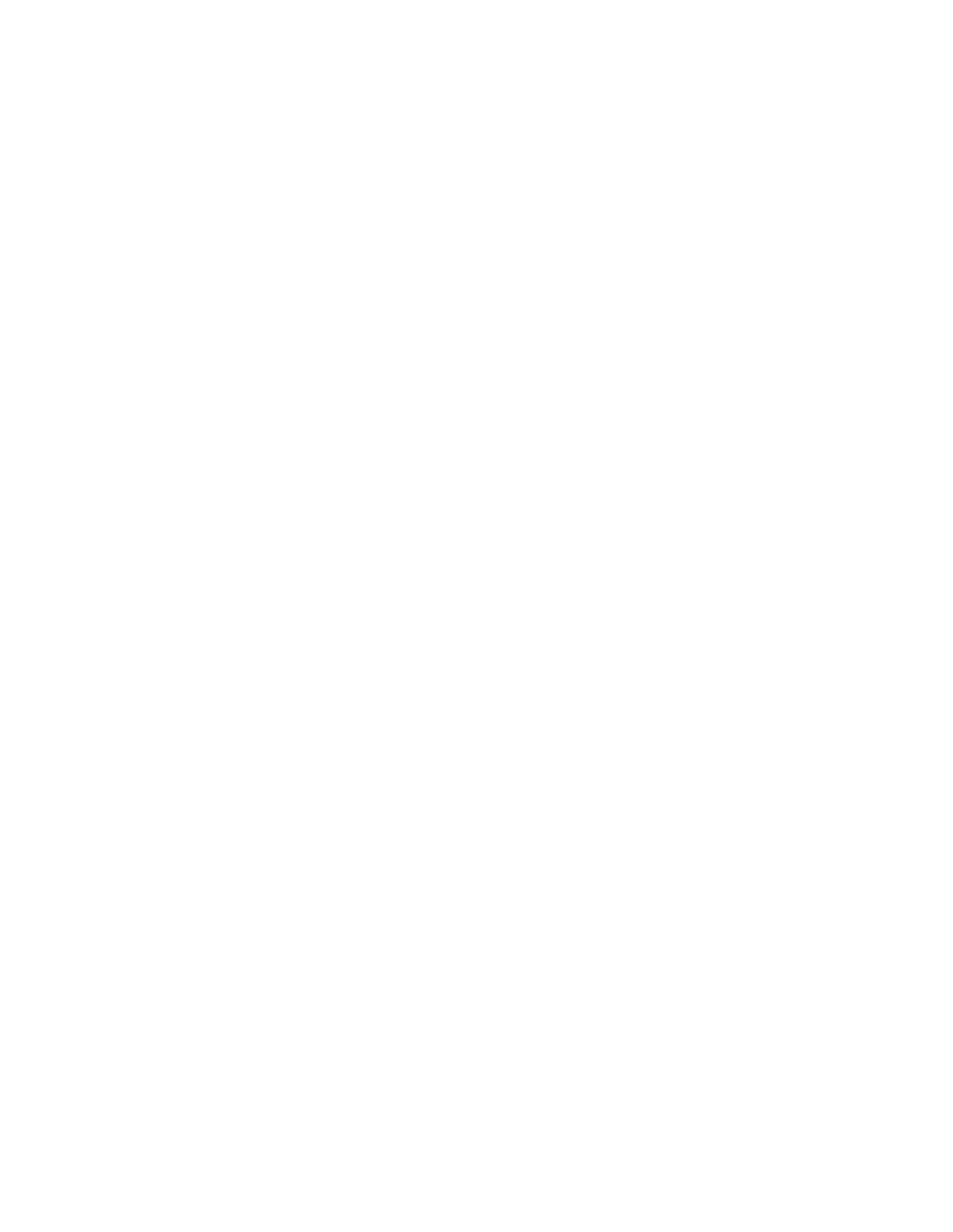## **C h a p ter 1**

# *Assessment of Adults: An Overview*

- Written Case History
- The Initial Clinical Interview
- Hearing Screening
- • Orofacial Examination
- Diadochokinetic Tasks
- • Speech-Language Sample
- • Standardized Assessment Instruments
- • Assessment of Functional Communication
- • Assessment of Quality of Life
- Postassessment Counseling
- • Analysis and Integration of Assessment Results
- • Assessment Report
- • References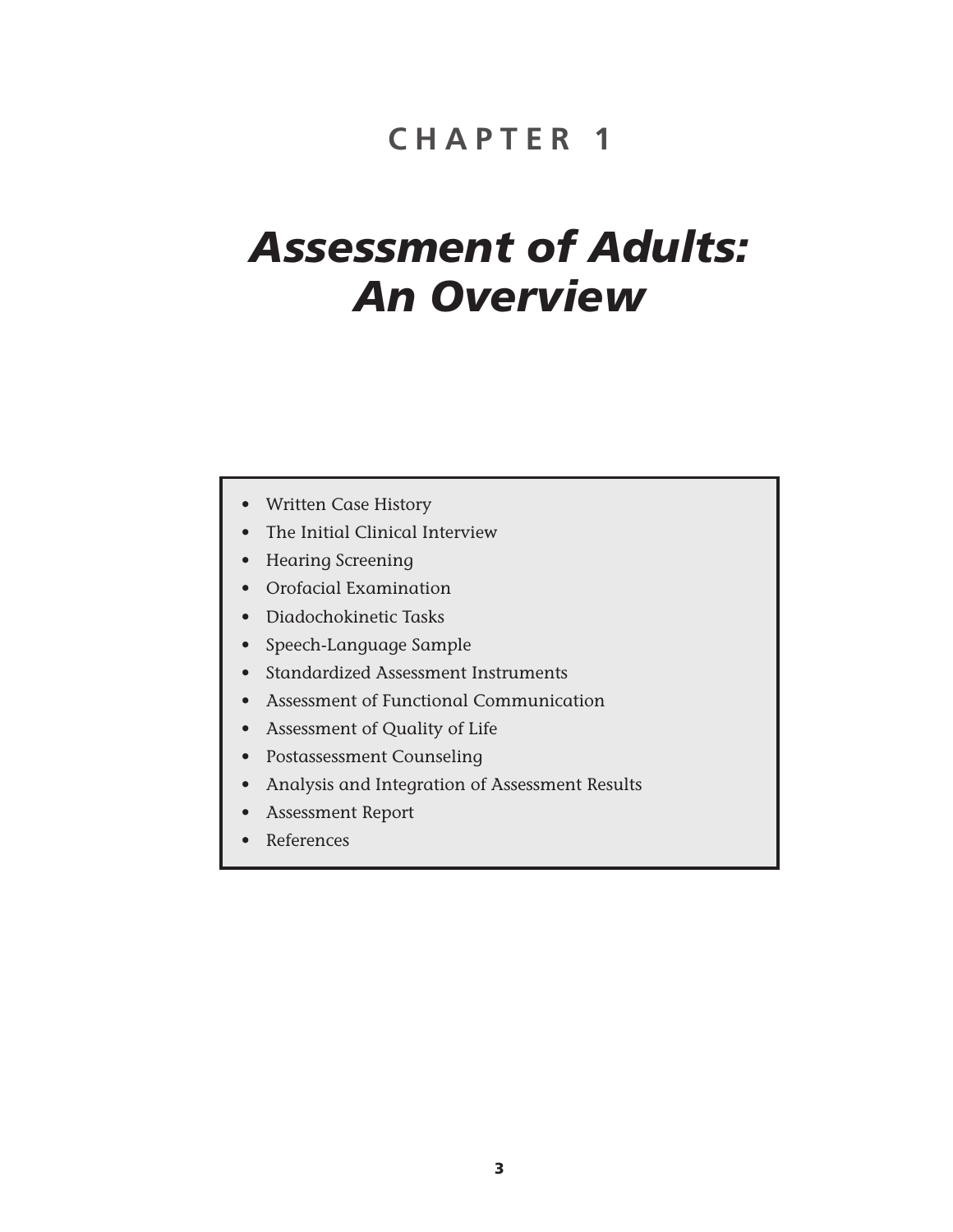Assessment of communication disorders in clients of any age precedes diagnosis and treatment. The terms *assessment* and *evaluation* generally suggest the same meaning. In clinical practice, assessment is an activity designed to find out if a clinical problem exists, and if it does, what that diagnosis is. The activity helps determine what characteristics define that diagnosis, helps the clinician make a prognostic statement, and recommend a treatment. In exceptional cases, an assessment may reveal no clinically significant problem or a potential problem that needs to be reevaluated later.

If assessment is a series of activities, then *diagnosis* and treatment recommendation may be two important end products. Ideally, *diagnosis* is the specification of a cause of a disorder or disease. In practice, and especially when causes are unclear or unknown, diagnosis helps describe the features and severity of a communication problem that does exist. In some cases, a diagnosis may be tentative, and subject to later revision based on additional assessment. Pointing out specific or potential causes could be helpful in treatment planning.

Assessment of communication disorders in adults is multifaceted. It is no longer sufficient to consider assessment purely in terms of *linguistic deficiencies* or *deviations* a client might experience. Communication impairments go beyond purely linguistic or verbal behavior deficits. These deficits arise in the context of a genetic, environmental, social, and ethnocultural history of individuals. Furthermore, an individual client's unique physiological, behavioral, familial, and specific learning history also affect communication, its disorder, and the client's treatment and rehabilitation. To the extent practical, such variables need to be considered in assessment and treatment planning.

An important aspect of assessment is the consequences of the disorder. Clinicians need to understand the negative consequences that follow a disorder of communication so they can modify or eliminate such consequences. In planning effective treatment, the clinician needs to find out ways the disorder has affected a client's social participation, educational and occupational choices, everyday living, personal and family interaction, and the overall quality of life.

Assessment of communication disorders in adults is complicated by causal or coexisting neurological and neurodegenerative diseases that are relatively less common in children who exhibit speech-language difficulties. Although a *failure to learn* verbal behavior skills defines certain disorders of communication in children, it is the *loss* or *impairment* of learned verbal behaviors that defines most disorders in adults. There are, of course, exceptions. A disorder that originated during the early childhood years, such as stuttering and cluttering, may persist into adulthood in some individuals and be a lifelong problem. Children, too, can lose verbal skills they have learned up to the point of brain injuries they may sustain. Nonetheless, assessment of several forms of communication disorders in adults must be made in the context of neurological and neurodegenerative diseases. The effects of such diseases on the current communication skills, potential improvement in skills (prognosis), and the intensity of treatment to be offered, need to be considered in assessment.

In assessing each type of communication disorder, the clinician uses certain common procedures as well as some that are unique to the disorder being evaluated. Pairs of subsequent chapters in the book address a particular disorder and the unique aspects of its assessment. In this chapter, we describe procedures that are common to assessing all adult disorders of communication. These common procedures include: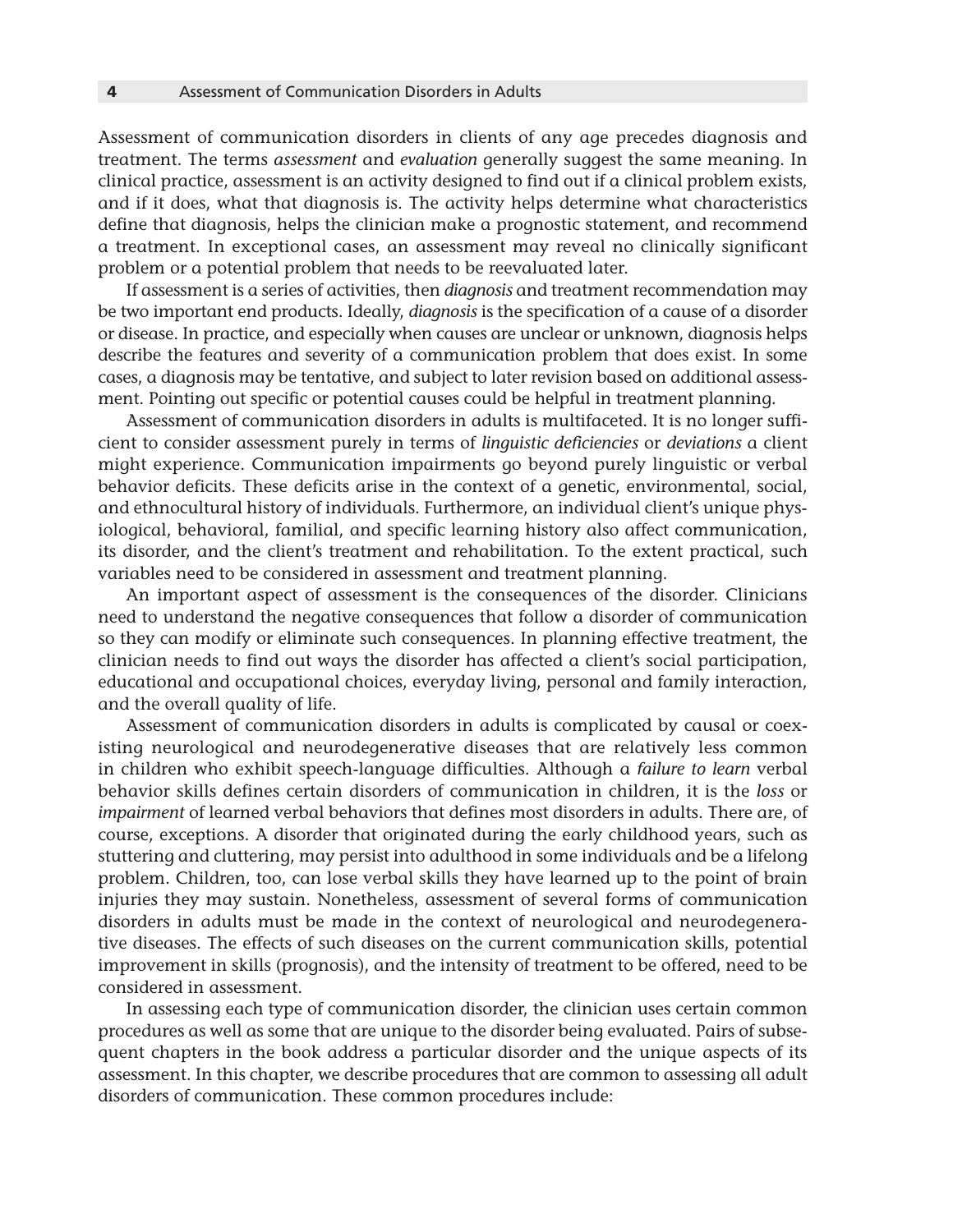- • Obtaining a written case history
- Interviewing the client and the caregivers
- Conducting a hearing screening
- • Completing an orofacial and diadochokinetic examination
- Recording a speech-language sampling
- • Administering standardized tests
- • Assessing functional communication
- • Assessing the client's quality of life
- • Writing an assessment report

#### *Written Case History*

Most clinics keep a printed case history form that they mail to clients seeking clinical services. It is a questionnaire the client or a caregiver fills out and sends back to the clinic. A sample *Adult Case History Protocol* is given in Chapter 2. The case history form asks questions and provides space for the client to respond. The questions usually are about the reasons for seeking services, the onset and the nature of the communication disorder, the general health status of the client, the family background, the client's education and occupational information, and so forth. After studying the information on the case history, the clinician can frame questions for the interview. The typical case history includes different sections that seek information necessary to understand the client.

#### **The Client Identifying Information**

The top section of a case history provides space for the client to write his or her name, date of birth, age, address, and phone number. Space may allow for a caregiver's name and telephone number. The name and telephone number of the client's physician and the source of referral also may be written in this section of the case history.

It is essential that either the client or the caregiver provide accurate identifying information, referral sources, and the physician's phone number. Speech-language pathologists (SLPs) need to send their assessment report to the referring professionals and the client's physician, when these are different individuals. Keeping in touch with the client's physician and the referring professional is important for needed follow-up examinations of the client. It is also important to maintain a professional relationship that helps build a referral source.

#### **Information on Prior Professional Services**

Some clients will have received services from other professionals, including speechlanguage pathologists. It is important to understand all prior services the client will have received for the disorder of communication, as well as for the associated medical condition. On the case history form, the client may list prior services, but it will be the clinician's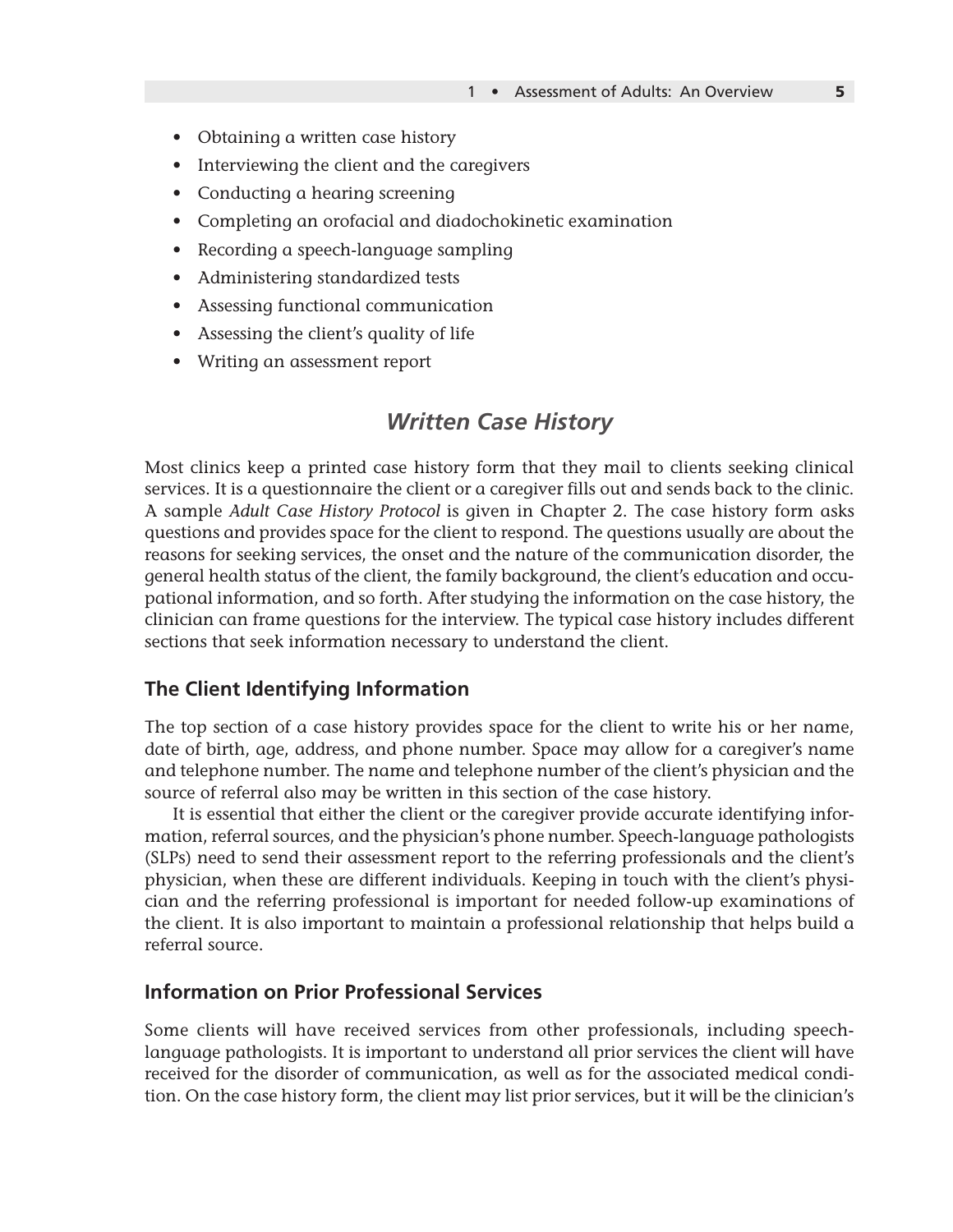responsibility to contact the professionals to get their service reports on the client. Before contacting other professionals for their reports, the SLP should always get the written permission from the client.

It will be essential to get reports from audiologists who may have assessed and prescribed a hearing aid for the client. If the client has had a stroke, tumor, or traumatic brain injury, a neurologist's or other medical professional's report would be valuable in understanding the kinds of communication disorder the client exhibits. Medical reports will be similarly valuable in cases of neurodegenerative diseases that cause dementia and associated disorders of communication. An otorhinolaryngologist's report will be essential to assess and treat clients with voice disorders.

Reports on prior assessment and treatment of communication disorders are essential to understand the client's past and current speech-language skills and deficits. The SLP who knows what past treatments succeeded or failed can more appropriately tailor the treatment to the client.

The clinician can explore prior services with the client during the interview, regardless of whether reports have been obtained before the assessment session. This may be the time to get the client's permission to contact other professionals for their reports.

#### **Client's Description of the Problem**

It is important to know how the client and the caregivers view the difficulty and how they characterize it. Depending on the level of knowledge they have about the disorder, clients and caregivers describe the communication problem in their own words, and this may be more or less specific.

If the written description is vague, the clinician will have to extend the interview to get more specific information. People often say that they have difficulty talking or they cannot talk as well as they did before. Such descriptions may apply to any disorder of communication. It will be the clinician's responsibility to direct the discussion during the interview to the specific kinds of difficulties that help define the problem for the clinician as well as for the client and the family.

#### **Medical History**

Relevant medical history of the client is a part of the case history form. This section is especially important in assessing communication disorders in adults because of their common association of neurological and neurodegenerative diseases in this population. Prior illnesses, accidents, hospitalizations, and medical treatments may be reported in this section. (Fluency disorders in most individuals may be an exception to this general statement.) On many case history forms, a printed list of diseases may provide a chance for the clients to place a check mark against the ones they have had.

Some medical conditions, such as vocal nodules, strokes, and traumatic brain injury, will be especially relevant to the disorder of communication being evaluated. During the interview, it is the clinician's responsibility to get more details from the client and the caregivers on all associated medical conditions.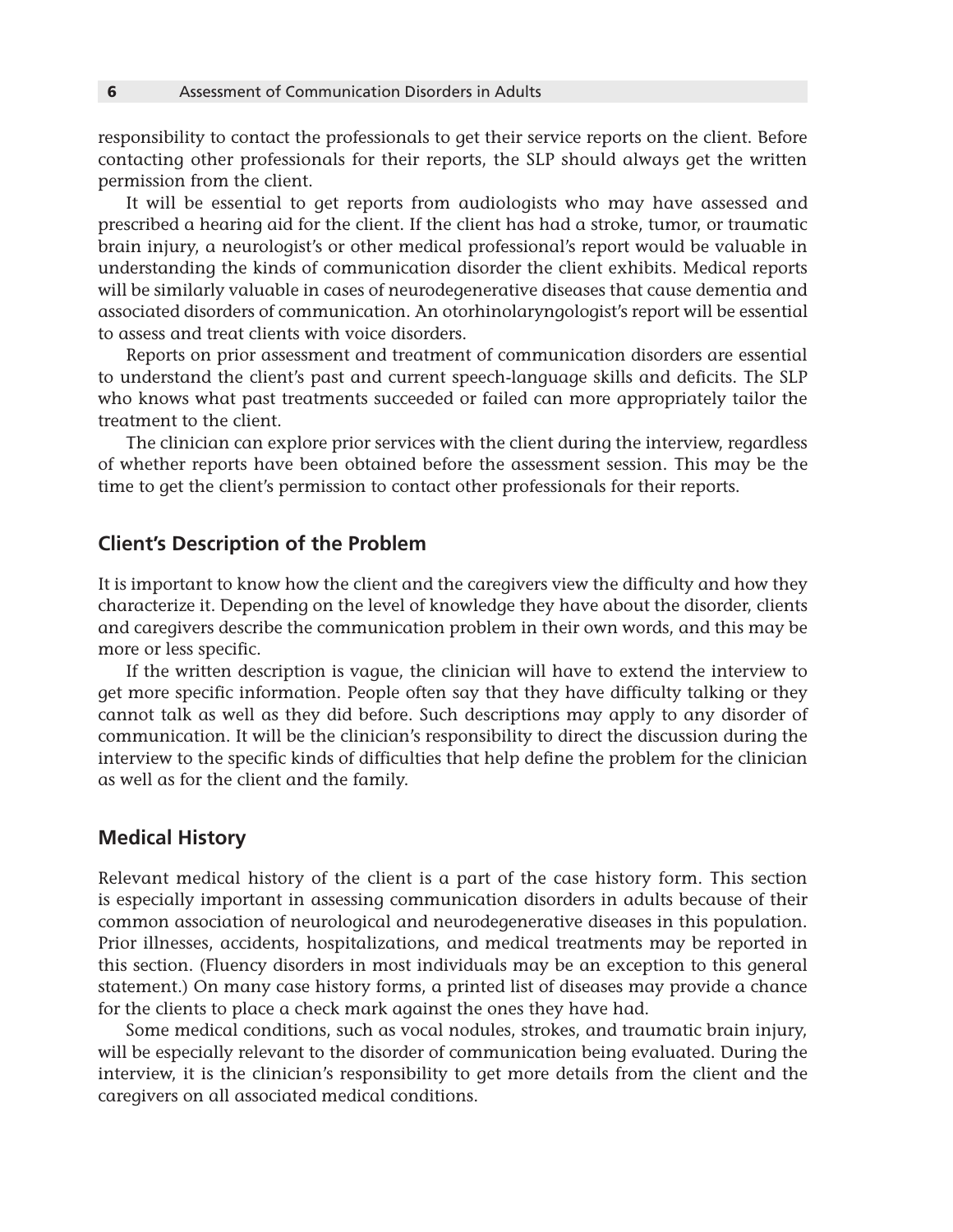#### **The Client's Family or Other Living Arrangement**

It is important to know whether an adult or an elderly client lives alone, is a resident in an extended healthcare facility, or lives with one or more family members. Some clients may be assessed relatively soon after the onset of the problem, and such clients may be in a hospital or a rehabilitation facility. This is generally true of individuals with aphasia, motor speech disorders, traumatic brain injury, and right-hemisphere syndrome. The same individuals may also be assessed after they are discharged from the medical facility in a freestanding speech-language and hearing clinic. Clients with fluency disorder are generally assessed in speech-language and hearing clinics.

Regardless of where the client lives, his or her daily living activities needs to be assessed. How does the client spend time? Is the client able to independently attend to his or her daily activities? How much help does the client need to manage the various activities? If the client lives with a family member, the clinician is more likely to get detailed information on daily living activities as well as the general family background. The degree of impairment compared to premorbid motor and communication skills will be better assessed with the help of a family member, especially the spouse of the client. Gauging family support for treatment and generalization and maintenance of treated skills is also an aspect of assessment.

#### **Verbal and Cultural Background**

The case history form should allow space for the clients and their caregivers to describe their verbal (linguistic) as well as their cultural background. While most forms do not include questions about the ethnic background of clients, they do include questions about the bilingual status of clients and their families. Ethnocultural differences may be handled during the interview.

Bilingual clients may specify the language they usually speak, read, and write. They might suggest which language is the primary (stronger) language. Whether the second language is spoken by all in the family, and which of the two languages is routinely spoken at home will be of interest to the clinician. This information will have an effect on the assessment procedures. The clinician who does not know the client's stronger primary language will have to find an interpreter, select appropriate assessment tools, and make other changes. The relative strengths and weaknesses of the two languages, their effects on assessment and treatment may then be discussed more fully during the interview.

#### **Educational and Occupational Background**

The level of education the client has achieved is an important piece of information entered on a case history form. Education levels of spouses or other primary caregivers are also relevant. The client's level of education may suggest appropriate reading and writing materials to be used during assessment. Assessment procedures tailored to the client's education also may produce data that can be more readily used in treatment planning. The family education level might suggest effective ways in which the clinician can help them to provide support for maintaining the client's treatment gains at home.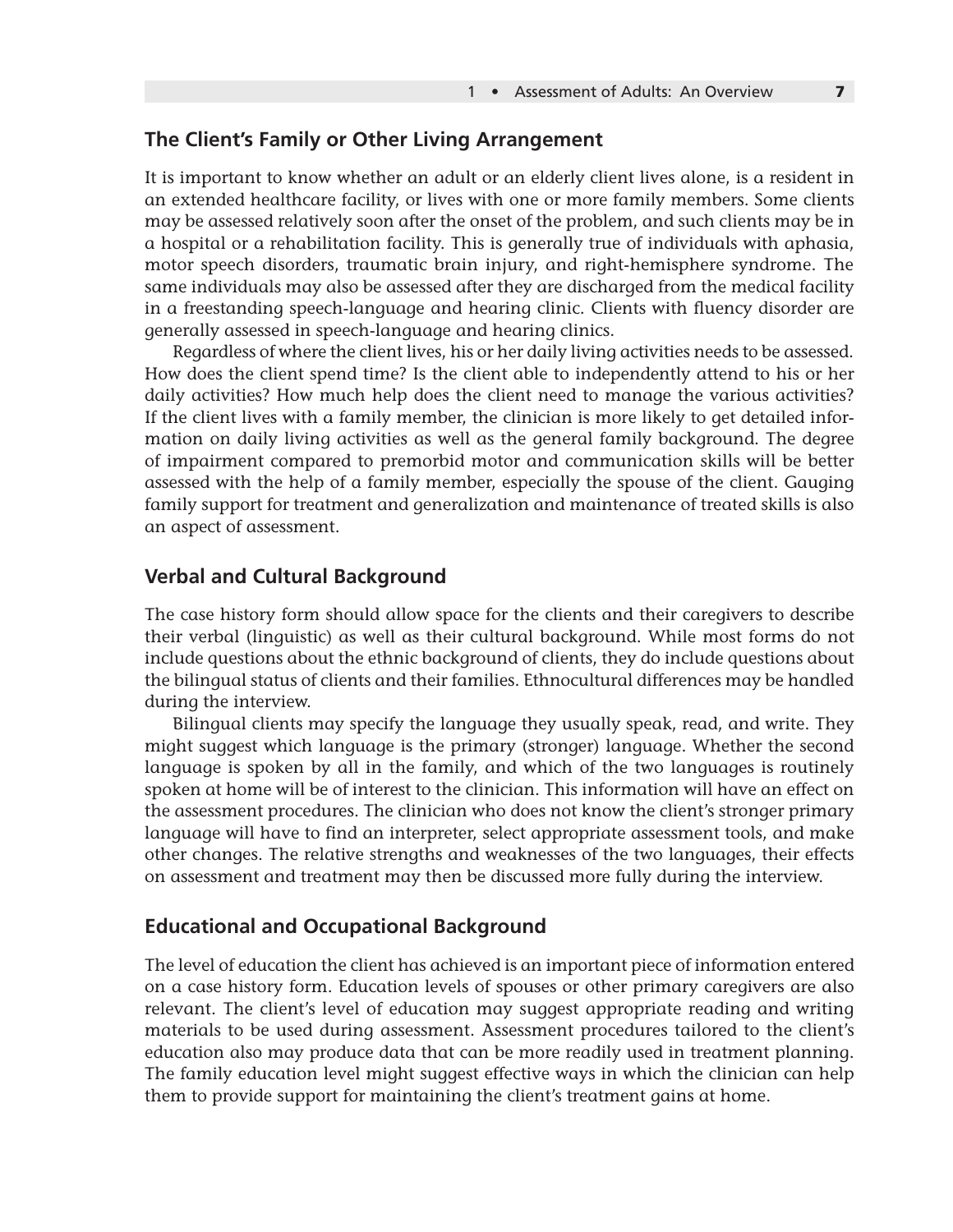With adult clients, the occupational history assumes a particular significance. Some clients may have been retired, but premorbidly, they may have maintained activities and hobbies that required certain kinds of speaking, reading, writing, and motoric skills. It is important to assess the extent to which such skills are now impaired and whether the client's activities and hobbies are negatively affected.

Other adult clients might still be holding a job to which they plan to return. Whether this is a realistic plan is something the clinician may need to assess, although this assessment is periodic in the course of treatment. Whether the client will return to the former position may depend on the degree of recovery (with or without treatment) of the skills that are essential to perform the job-related tasks. In all cases, however, it will be desirable to include hobby- or job-related communication and literacy skills in the client's treatment plan. Therefore, it is essential to gain information on the client's activities, hobbies, and job-related skills through the case history and the clinical interview.

#### **Limitations of Case History Information**

The case history is a good means of collecting information from the clients and their caregivers. It helps the clinician understand the communication problem from their standpoint. Nonetheless, the reliability and validity of case history information may be variable across clients and their caregivers.

The client and the family members may have differing views of the client's problem, and they may make conflicting claims about the client's limitations in performing everyday activities. Either party may over- or underestimate the communication problem and its effects on the quality of life. In some cases, they may guess requested information, and their guesses may or may not be valid. In other cases, the respondents may not understand all the questions, may interpret them differently, or may be variable in wording their answers.

Such limitations do not negate the value of a case history. Good clinicians interpret the answers carefully. During the interview, the clinician will tactfully explore the different meanings and interpretations of the client and the caregivers.

#### *The Initial Clinical Interview*

The clinical interview may be considered an extension of the case history. The advantage of the interview is that it is interactive; the clinician and the informants may go back and forth to make sure that they both understand each other. The interview offers a good opportunity for the clinician to get any vague or potentially inaccurate information on the case history form clarified or corrected.

The clinical interview serves a few significant purposes. First, the interview is more than just asking questions, it is an opportunity to get acquainted with the client and his or her caregivers. The interview is the beginning of a working relationship that develops as the client schedules additional services to the client. Second, the interview is designed to overcome some of the limitations of the case history. For instance, the client, the caregivers, and the clinician, by talking over what is written on the case history, may come to certain conclusions or consensus about the disorder that were hard to arrive at, based just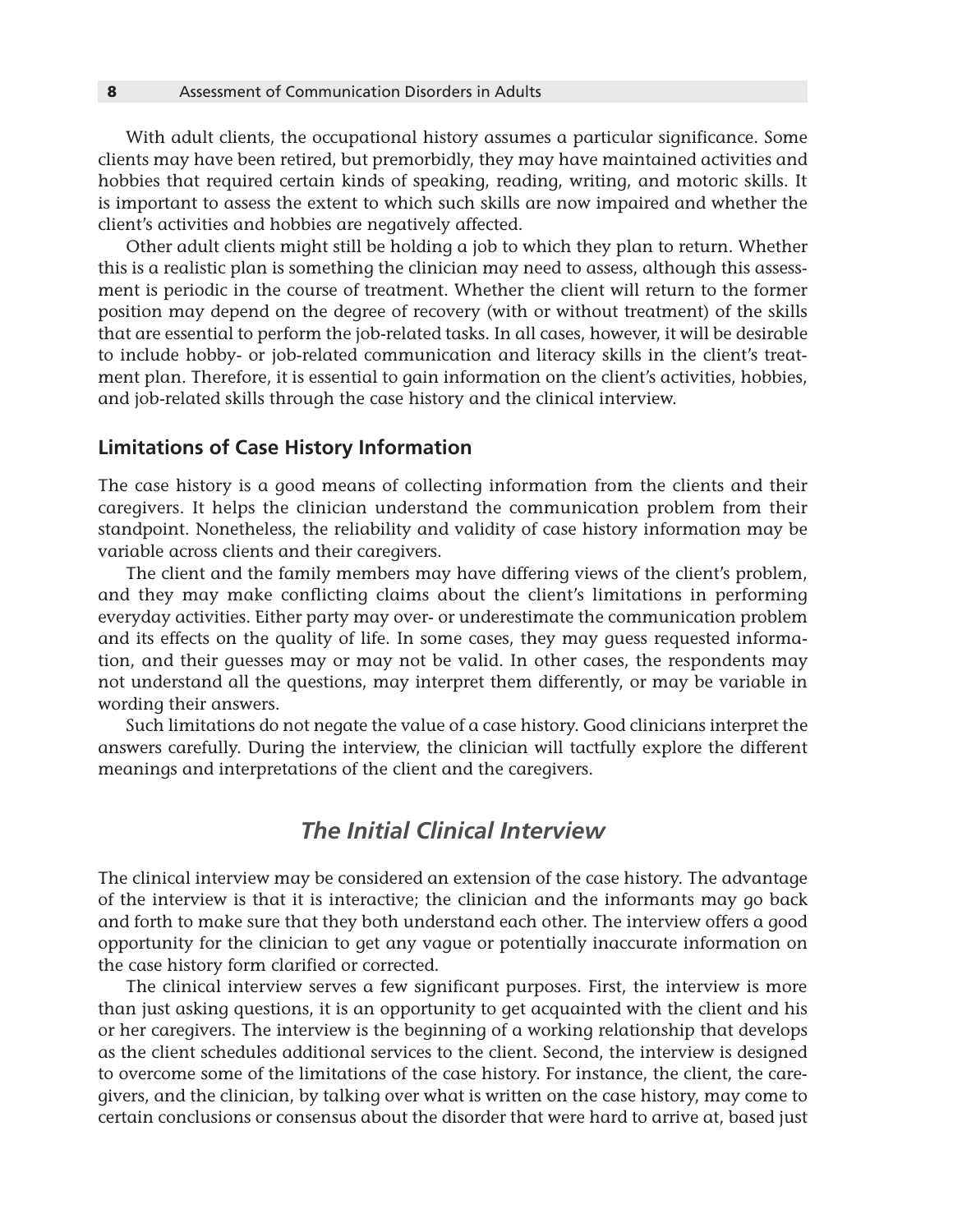on the written information. Obviously, any misunderstanding or misinterpretation of the case history questions will be cleared. Another limitation of the case history the clinician may overcome during the interview is to get more details on selected aspects of the client's communication difficulty. The clinician may concentrate on the client's premorbid skills, expectations about returning to a previous job, his or her understanding of treatment or rehabilitation, and so forth. Third, the interview is a forum to not only ask questions, but also answer them. Clients and their caregivers are likely to come to the assessment situation with many questions they need answers for. It is the responsibility of the clinician to answer those questions.

To establish a good working relationship with the client and the caregivers, the clinician should conduct the interview in a supporting manner. The clinician should avoid rapidfire questioning. The clinician should not only expect answers, but also invite comments, thoughts, and feelings related to the communication problem. The clinician should reflect on what the informants say and summarize their views. These actions will help assure the client and the caregivers that the clinician is a concerned and caring professional. By the time the interview is over and the clinician is ready to begin the assessment tasks, the client and the caregivers should feel at ease and comfortable in the clinical situation.

At the outset, the clinician introduces herself or himself and engages the client and the informants in a brief duration of informal conversation. The clinician then gives a description of what lies ahead for the client and the approximate time it will take. The clinician will then say that she or he would like to go over the case history form, ask questions to get additional information, find out what they think is the problem, and answer any questions the client and the informants may have about the assessment plan.

The interview will take more or less time, depending on the complexity and severity of the disorder being evaluated. A fully completed case history form will save interview time. Informants who more readily and completely answer questions also will help finish the interview in less time.

The specific questions asked during the interview will depend on the disorder being assessed. Therefore, a disorder-specific interview protocol is provided for apraxia of speech, dysarthria, aphasia, right-hemisphere syndrome, dementia, traumatic brain injury, fluency disorders, and voice problems. In this chapter, we offer general guidelines on conducting a productive and supportive interview, as given in Hegde and Pomaville (2017), and modified to suit the adult clients:

- **1. Be prepared for the interview.** Review the written case history ahead of time. Be clear about the areas you wish to explore during the interview. Develop a list of major questions that need to be asked. A structured, wellplanned interview promotes a professional image and reduces clinician anxiety.
- **2. Arrange for comfortable seating and lighting.** Conduct the interview in a physical environment that is comfortable, attractive, well lit, and free from distractions.
- **3. Record your interview (audio or video).** Do not rely on your memory; take notes on critical information the interviewee offers. However, try not to take excessive written notes, as this tends to take attention away from the client and the informants, and may reduce the amount of information they provide. Limit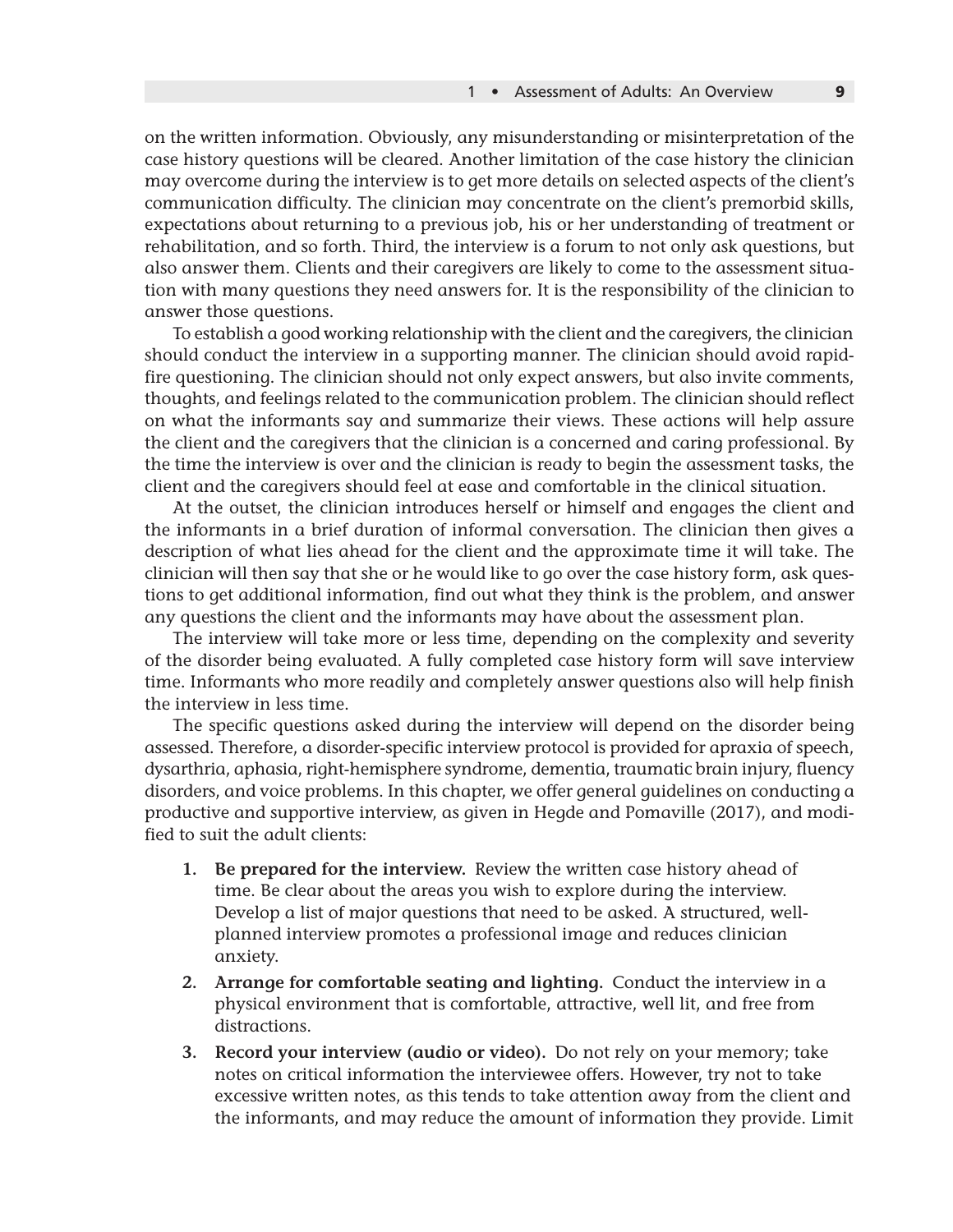#### 10 **Assessment of Communication Disorders in Adults**

your written notes to a few key points or items you want to explore further during the course of the interview.

- **4. Treat the client with respect.** Clients with severe neurological disorders or neurodegenerative diseases with profoundly impaired communication may have difficulty understanding questions or performing simple assessment tasks. They should be treated with respect. Do not address them by their first name until you have come to know then better and they indicate that they are fine with it.
- **5. Take your time.** Do not rush the informants, limit their responses, complete their sentences, or interrupt their comments. Let them speak freely and redirect them only as needed. Give them a patient and sympathetic listening, but do not patronize or show excessive sympathy and concern that adults might dislike.
- **6. Avoid certain kinds of questions.** Do not ask too many questions that can be answered with a simple "yes" or "no." Use open-ended questions.
- **7. Do not talk too much.** Avoid talking too much yourself, and do not fall into stereotypical, repetitive responses.
- **8. Limit the use of professional jargon, but do not talk down.** Use technical terms sparingly. Define or describe specialized terms in everyday language. Do not try to explain *grammatical difficulties* to a client's spouse who is a professor of linguistics.
- **9. Do not put words in the informants' mouths.** Let the client and the caregivers describe the problem in their own terms. After they have done this, seek clarifications or details, and suggest the technical terms when it is helpful.
- **10. Explore the conditions of onset.** Seek information about the client's physical symptoms and etiologic factors by exploring the conditions associated with the onset and development of the communication disorder. Conditions associated with onset of communication disorders in adults include various neurological or neurodegenerative diseases (leading to motor speech disorders, aphasia, dementia, right-hemisphere syndrome), laryngeal diseases (leading to voice disorders), head injury (leading to intellectual and communication disorders), stress and a need to escape from stressful situations (leading to a form of aphonia), laryngeal trauma or vocal abuse (leading to dysphonias), and so forth. Stuttering in most adults will have started in early childhood days and the conditions of onset may be unclear, but neurogenic stuttering will be of recent onset associated with neurological diseases.
- **11. Find out what the client and the caregivers think and feel.** Address the client and family members' feelings, dispositions, and beliefs regarding the communication problem, its origin, and potential remediation. Some of them may have valid or invalid beliefs about the causes and management of communication disorders.
- **12. Take note of the client's strengths.** Do not concentrate solely on the impairments and weaknesses of the client. Be realistic and highlight the strengths to reassure the client and the family members. For instance, highlight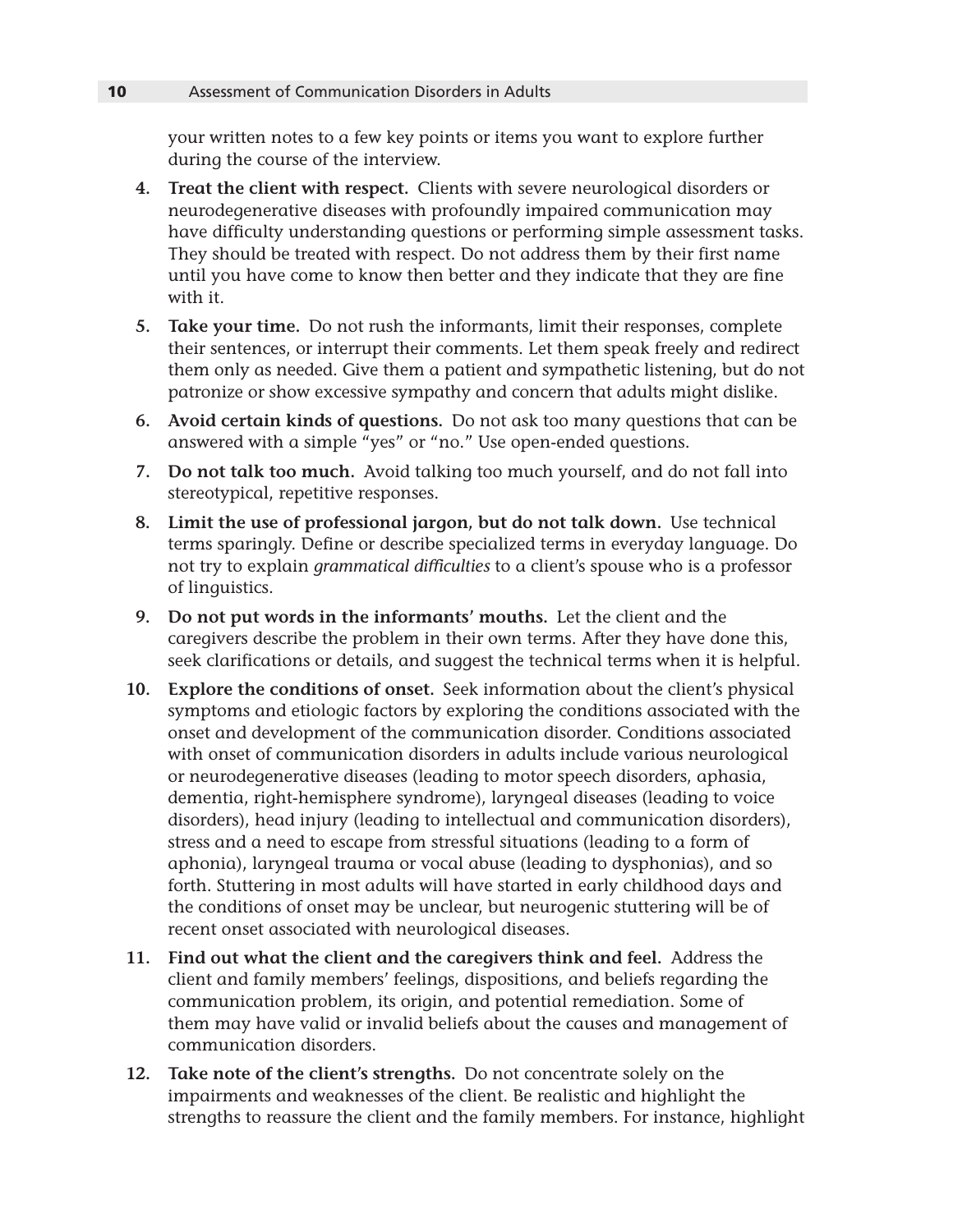the fact that a particular client with aphasia is relatively young, well educated, and already has shown good physical recovery, and that these strengths suggest good prognosis for improved communication skills with sustained treatment.

- **13. Rephrase questions at different times.** Ask the same question in different terms during the interview to confirm that you are getting reliable and consistent responses.
- **14. Repeat important points.** Throughout the interview, repeat the critical pieces of information you have learned from the client and the family. This will help them validate the information.
- **15. Be sensitive to cultural differences.** Understand the cultural and language differences of the client and the family. If there are language barriers that could interfere with obtaining or sharing information, arrange for an interpreter's help.
- **16. Summarize at the end.** At the end of the interview, summarize the key points to allow the informants to rephrase or correct your misunderstandings. Ask if they have any additional questions.
- **17. Tell them what the next step will be.** Finish the interview by telling what will be done next and thanking them for their information.

#### *Hearing Screening*

Some older adults with a disorder of communication may have had their hearing assessed by an audiologist. Some may be hearing aid users. Other adults may not have had their hearing tested in recent times or not at all. Therefore, it is essential to screen the hearing of adult clients whose hearing has not been assessed. Using a well-maintained and calibrated audiometer, the clinician may screen the client's hearing at 20 dB for the frequencies of 500, 1000, 2000, and 4000 Hz. A referral to an audiologist may be made if the client fails the hearing screening. The form for recording the results of the hearing screening is included as part of the *Orofacial Examination and Hearing Screening Protocol* presented in Chapter 2.

#### *Orofacial Examination*

Speech-language pathologists routinely perform an orofacial examination of all clients they assess. This examination helps evaluate the structural adequacy of the oral mechanism for speech production. Structural inadequacies may impede speech production. In some cases, speech production may be negatively affected with no obvious structural deviation. In either case, the clinician needs to rule out both structural and functional problems in producing speech sounds. An orofacial examination is not only a means of observing deviations in the structures of speech production, but also any irregularities in the strength, range, coordination, and consistency of movements.